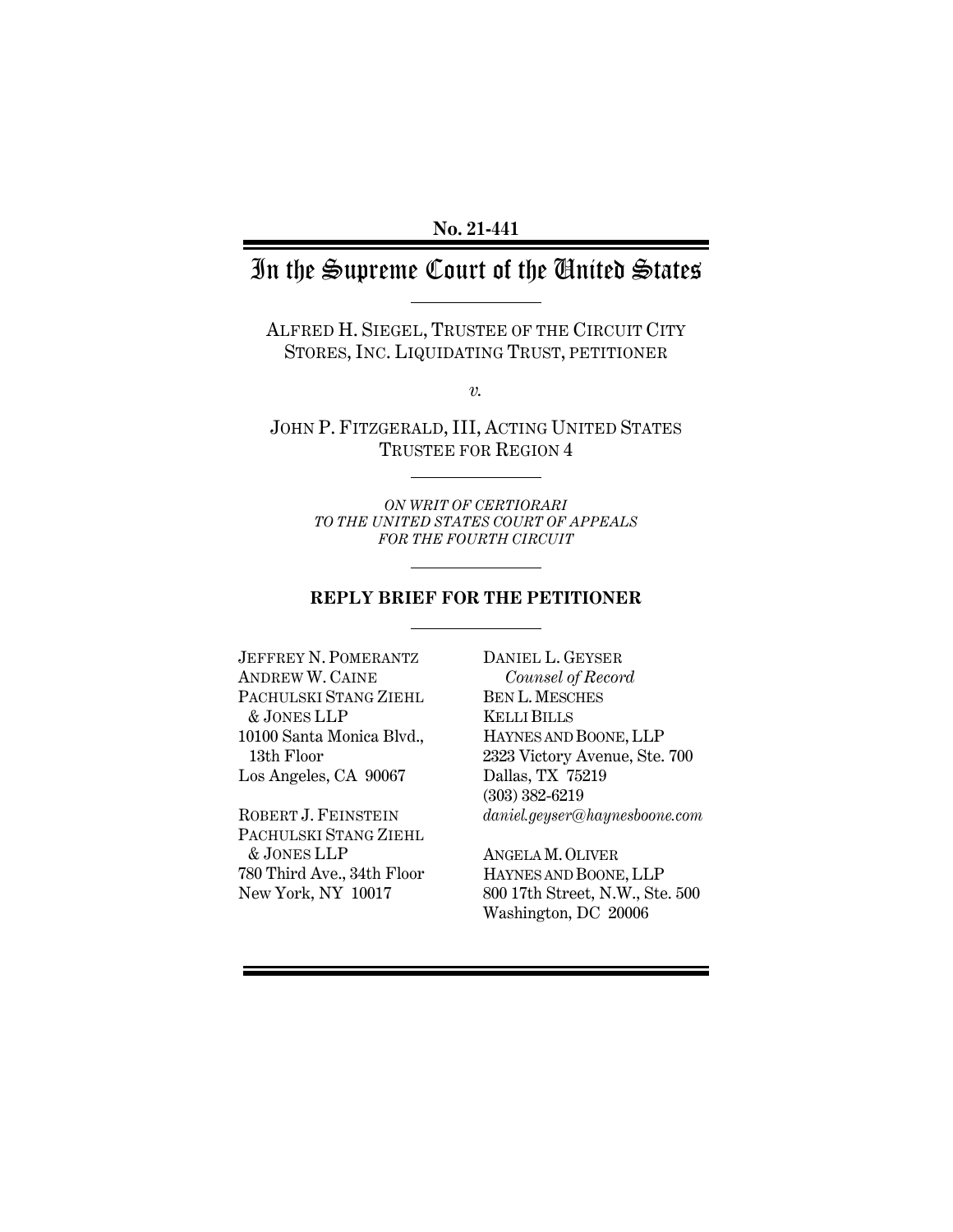# **TABLE OF CONTENTS**

|              |                                                                                                                                                 | Page |
|--------------|-------------------------------------------------------------------------------------------------------------------------------------------------|------|
|              |                                                                                                                                                 |      |
|              |                                                                                                                                                 |      |
| $\mathbf{L}$ | The 2017 Act's quarterly fee increase<br>violates the Bankruptcy Clause's<br>A. The 2017 Act is deficient under any                             |      |
|              | plausible definition of "uniformity"-<br>and the government cannot excuse<br>its disparate treatment as<br>addressing a geographically isolated |      |
|              | B. The government's attempt to excuse<br>the Act's obvious lack of uniformity                                                                   |      |
|              | C. The proper remedy is a full refund of<br>fees—prospective relief cannot<br>redress a past constitutional                                     |      |
|              | II. The 2017 Act is also impermissibly non-<br>uniform because Congress's dual system                                                           |      |
|              |                                                                                                                                                 |      |
|              |                                                                                                                                                 |      |

# **TABLE OF AUTHORITIES**

#### Cases:

| Atchison, T. & S.F. Ry. Co. v. O'Connor,            |  |
|-----------------------------------------------------|--|
|                                                     |  |
| Blanchette v. Connecticut Gen. Ins. Corp.,          |  |
|                                                     |  |
| Clinton Nurseries, Inc., In re, 998 F.3d 56         |  |
|                                                     |  |
| Department of HUD v. Rucker, 535 U.S. 125 (2002) 15 |  |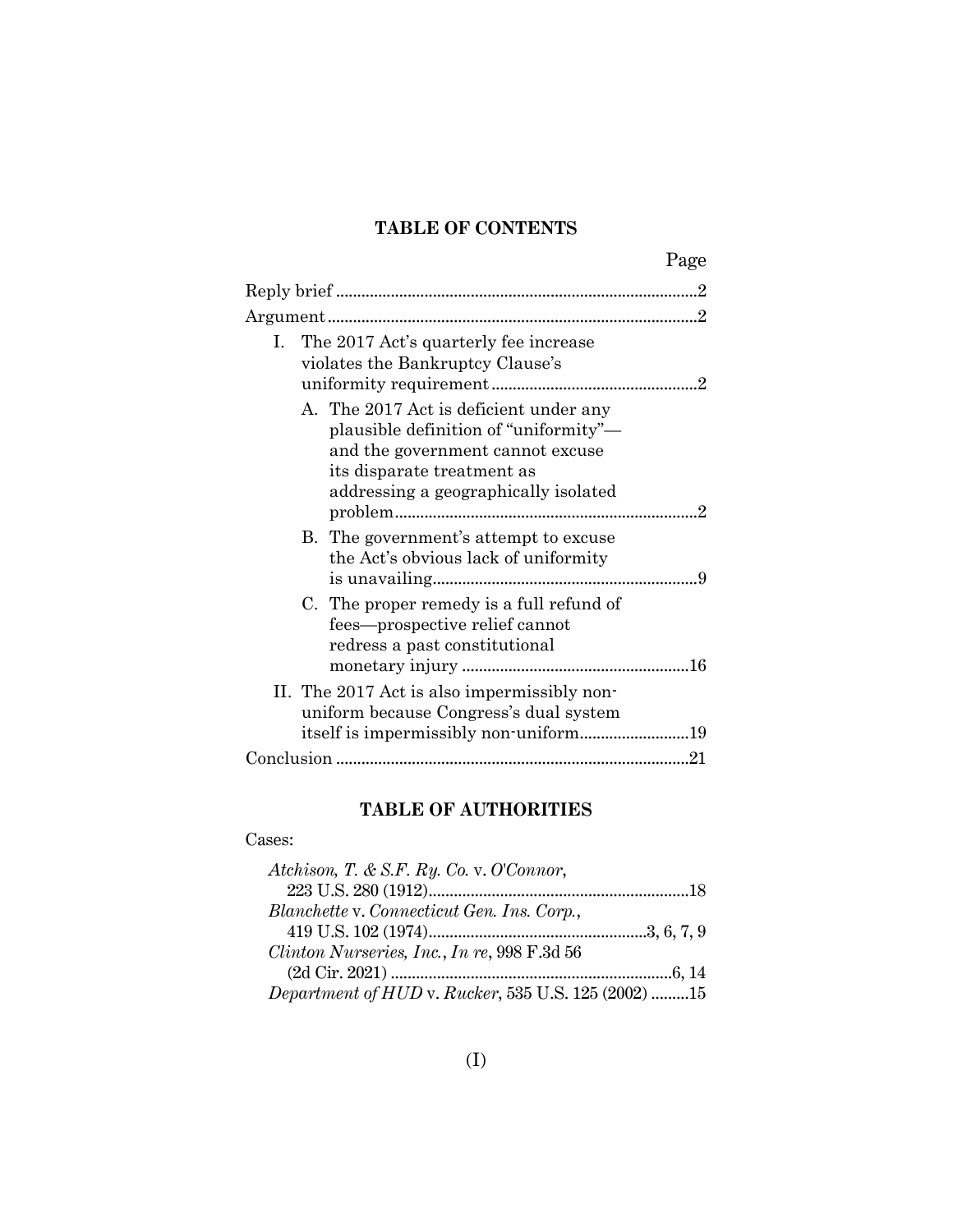Cases—continued:

| Hanover Nat'l Bank v. Moyses,                                  |
|----------------------------------------------------------------|
|                                                                |
| <i>Harper v. Virginia Dep't of Tax'n,</i> 509 U.S. 86 (1993)18 |
| John Q. Hammons Fall 2006, LLC, In re,                         |
|                                                                |
| Kamen v. Kemper Fin. Servs., Inc.,                             |
|                                                                |
| Lebron v. Nat'l R.R. Passenger Corp.,                          |
|                                                                |
|                                                                |
| McKesson Corp. v. Division of Alcoholic Beverages &            |
|                                                                |
| Mosaic Mgmt. Grp., Inc., In re,                                |
|                                                                |
|                                                                |
|                                                                |
| Ry. Labor Execs.' Ass'n v. Gibbons,                            |
|                                                                |
| St. Angelo v. Victoria Farms, Inc., 38 F.3d 1525               |
|                                                                |
| United States v. Ptasynski, 462 U.S. 74 (1983)3, 7             |
| Vanston Bondholders Protective Comm. v. Green,                 |
|                                                                |
| Wright v. Union Cent. Life Ins. Co.,                           |
|                                                                |

Statutes and rules:

| Act To Establish a Uniform System of Bankruptcy      |  |
|------------------------------------------------------|--|
| Throughout the United States, ch. 9, 5 Stat. 440     |  |
| $§ 6, 5 \text{ Stat. } 446 \dots 446 \dots 46$       |  |
| Act To Establish a Uniform System of Bankruptcy      |  |
| Throughout the United States, ch. 19, 2 Stat. 19  11 |  |
|                                                      |  |

Page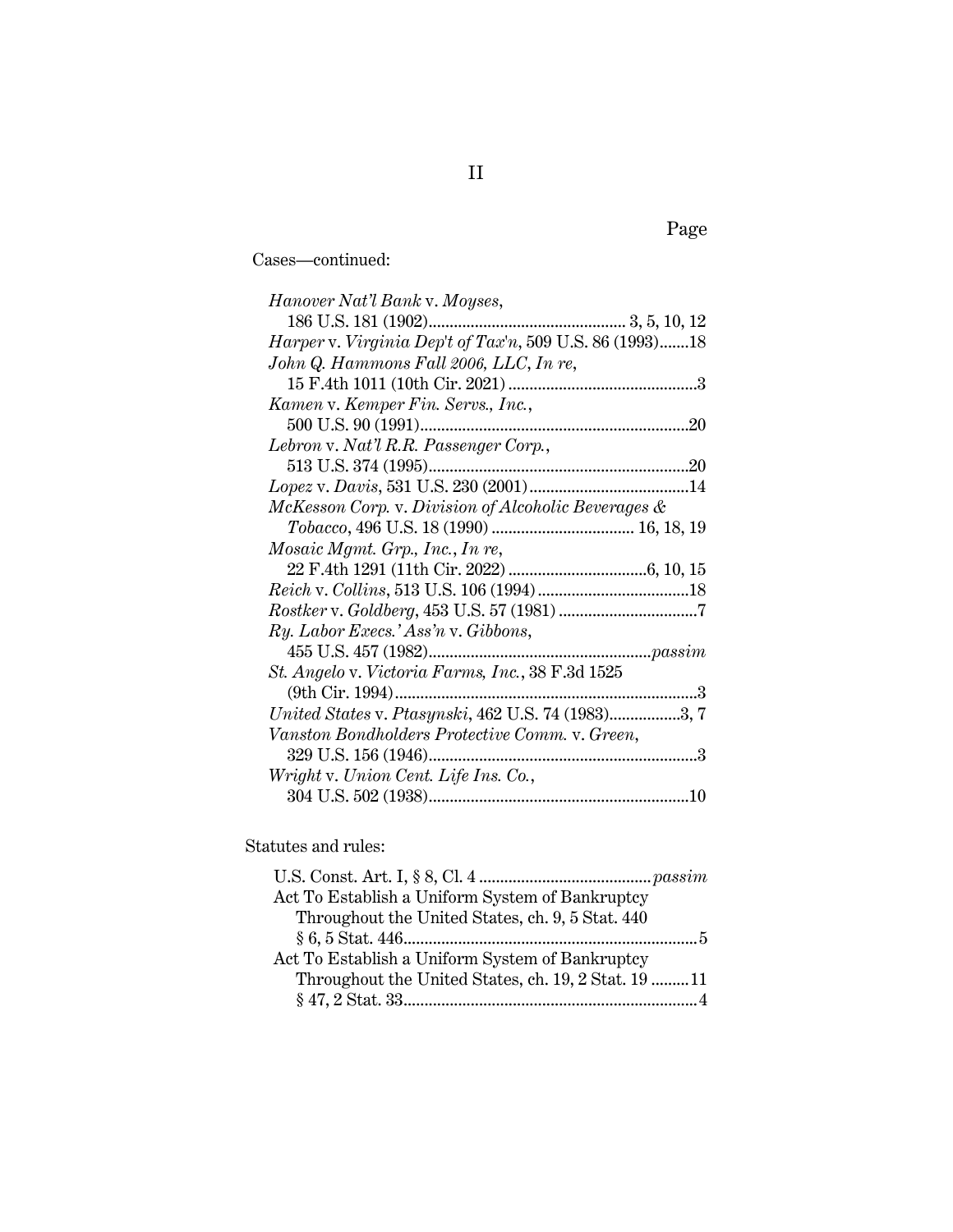Statutes and rules-continued:

Miscellaneous:

| Rhett Frimet, The Birth of Bankruptcy in the United |  |
|-----------------------------------------------------|--|
| States, 96 Commercial L.J. 160 (Summer 1991)4       |  |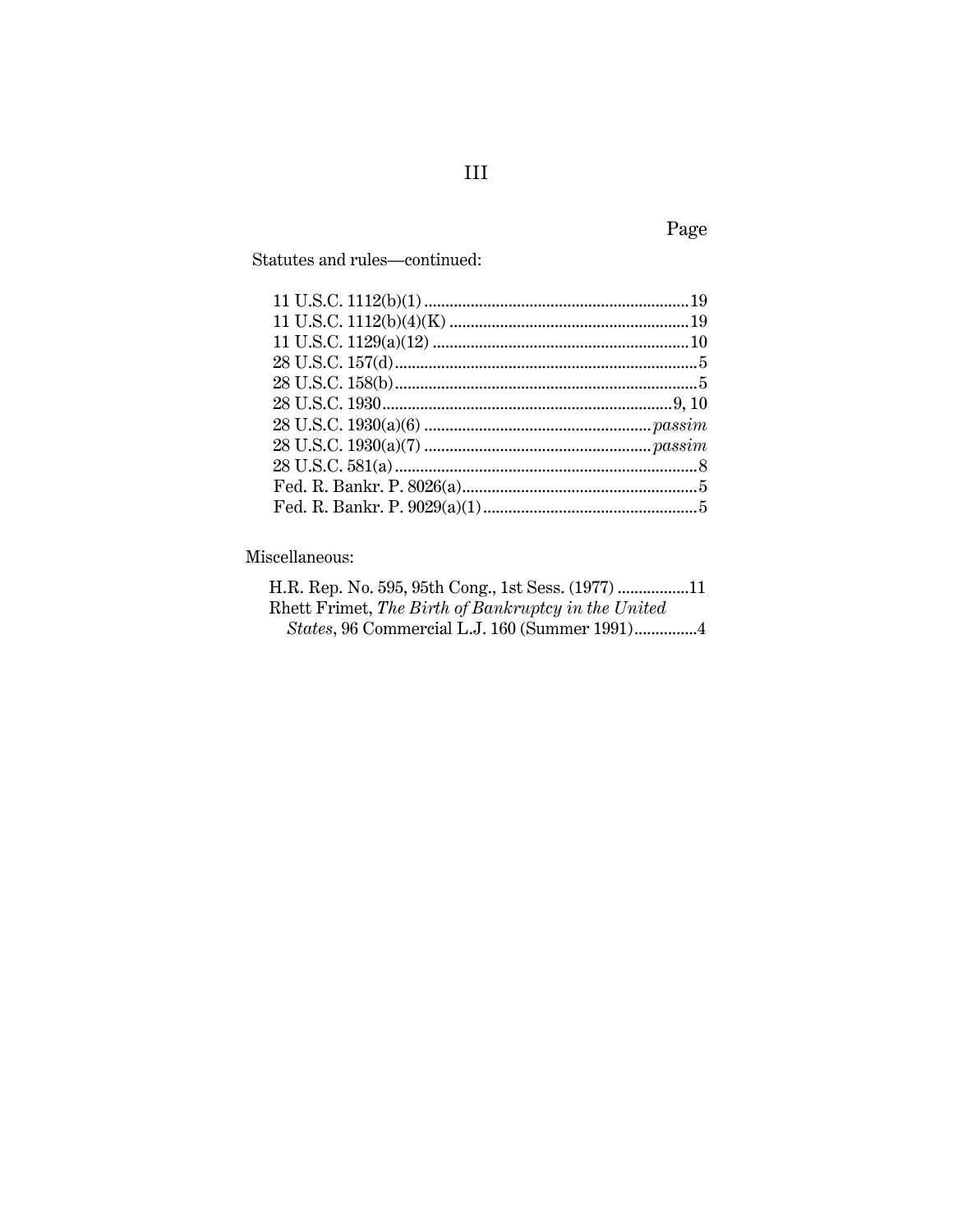# In the Supreme Court of the United States

No. 21-441

ALFRED H. SIEGEL, TRUSTEE OF THE CIRCUIT CITY STORES, INC. LIQUIDATING TRUST, PETITIONER

*v.*

JOHN P. FITZGERALD, III, ACTING UNITED STATES TRUSTEE FOR REGION 4

> *ON WRIT OF CERTIORARI TO THE UNITED STATES COURT OF APPEALS FOR THE FOURTH CIRCUIT*

#### **REPLY BRIEF FOR THE PETITIONER**

Notwithstanding the government's efforts to add complexity, this case presents a straightforward violation of the Bankruptcy Clause's uniformity provision.

Congress has arbitrarily divided identical debtors into different groups and then charged them different fees; nothing distinguishes the debtors in one group from the other—aside from the unequal treatment. The 2017 Act is unquestionably a "Law[] on the subject of Bankruptcies"—as a bankruptcy fee imposed in bankruptcy cases for a bankruptcy trustee via a direct allocation of a portion of the bankruptcy estate. The law is non-uniform on its face: the Act *mandated* increased fees for debtors in Trustee districts while merely *permitting* those same fees for indistinguishable debtors in Alabama and North Carolina; nor does the statutory term "may" suddenly mean "shall,"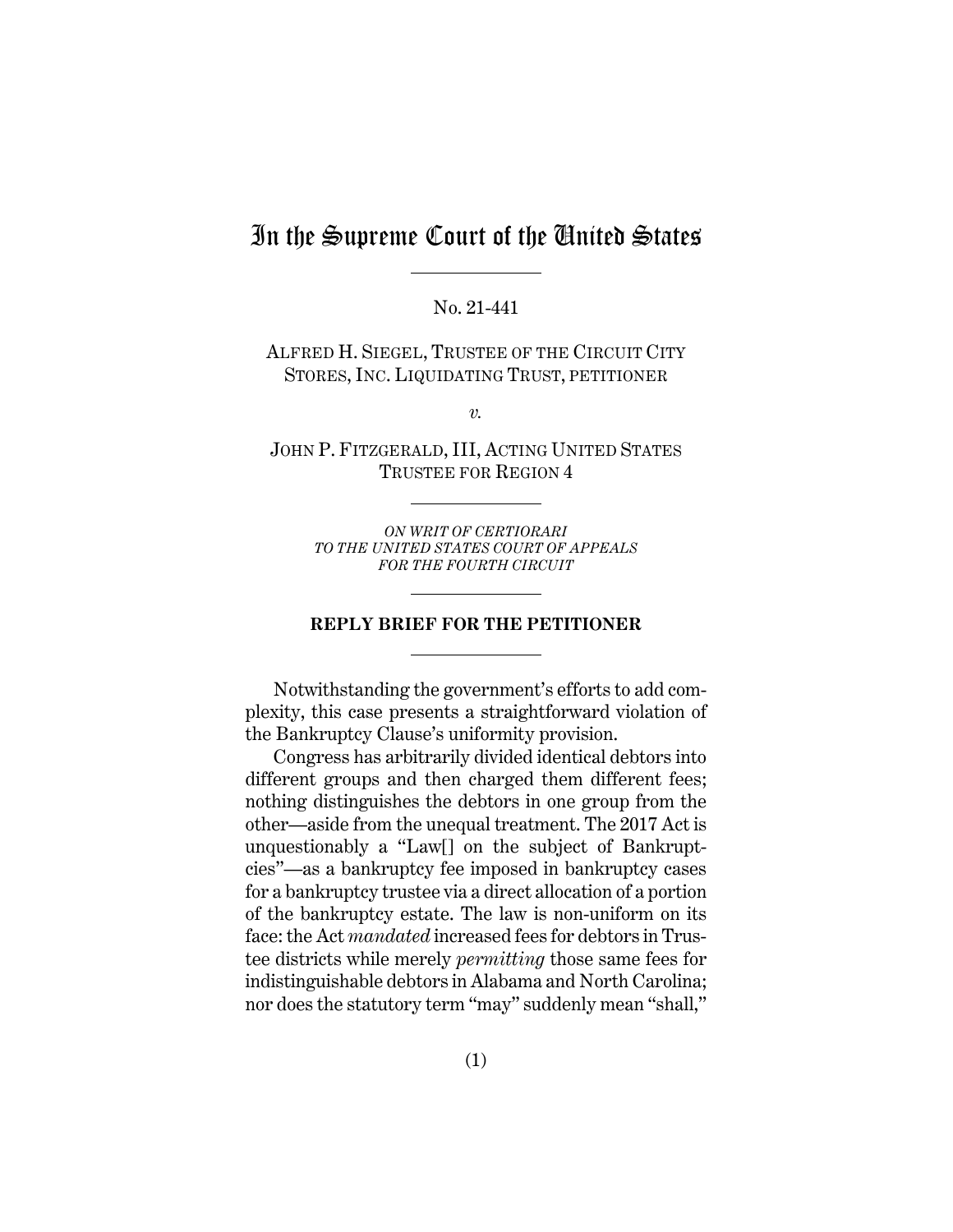which is why Congress later had to amend the statute to correct that mistake. Nor should there be any genuine doubt about the permissible remedy: the 2017 Act directed the payment of unequal fees, and the only plausible way to erase that past violation is to refund the improper charge.

The government resists at each step of this straightforward analysis, but it cannot overcome the obvious: the Constitution requires *uniform* bankruptcy laws, and a bifurcated system that imposes different charges on indistinguishable debtors is not "uniform" under any ordinary definition. Because the 2017 Act violates the Constitution, the Court should reverse.

#### **ARGUMENT**

## <span id="page-5-1"></span><span id="page-5-0"></span>**I. THE 2017 ACT'S QUARTERLY FEE INCREASE VIOLATES THE BANKRUPTCY CLAUSE'S UNI-FORMITY REQUIREMENT**

## <span id="page-5-2"></span>**A. The 2017 Act Is Deficient Under Any Plausible Definition Of "Uniformity"—And The Government Cannot Excuse Its Disparate Treatment As Addressing A Geographically Isolated Problem**

Contrary to the government's contention, there is no constitutional theory of uniformity that authorizes different fees for identically situated debtors based solely on where they happened to file for bankruptcy. "To survive scrutiny under the Bankruptcy Clause, a law must at least apply uniformly to a defined class of debtors." *Ry. Labor Execs.' Ass'n* v. *Gibbons*, 455 U.S. 457, 473 (1982). Yet Congress here divided indistinguishable debtors into different categories and then charged them different fees the very opposite of treating the same class "alike \* \* \* throughout the country regardless of the State" where they are found. *Vanston Bondholders Protective Comm.*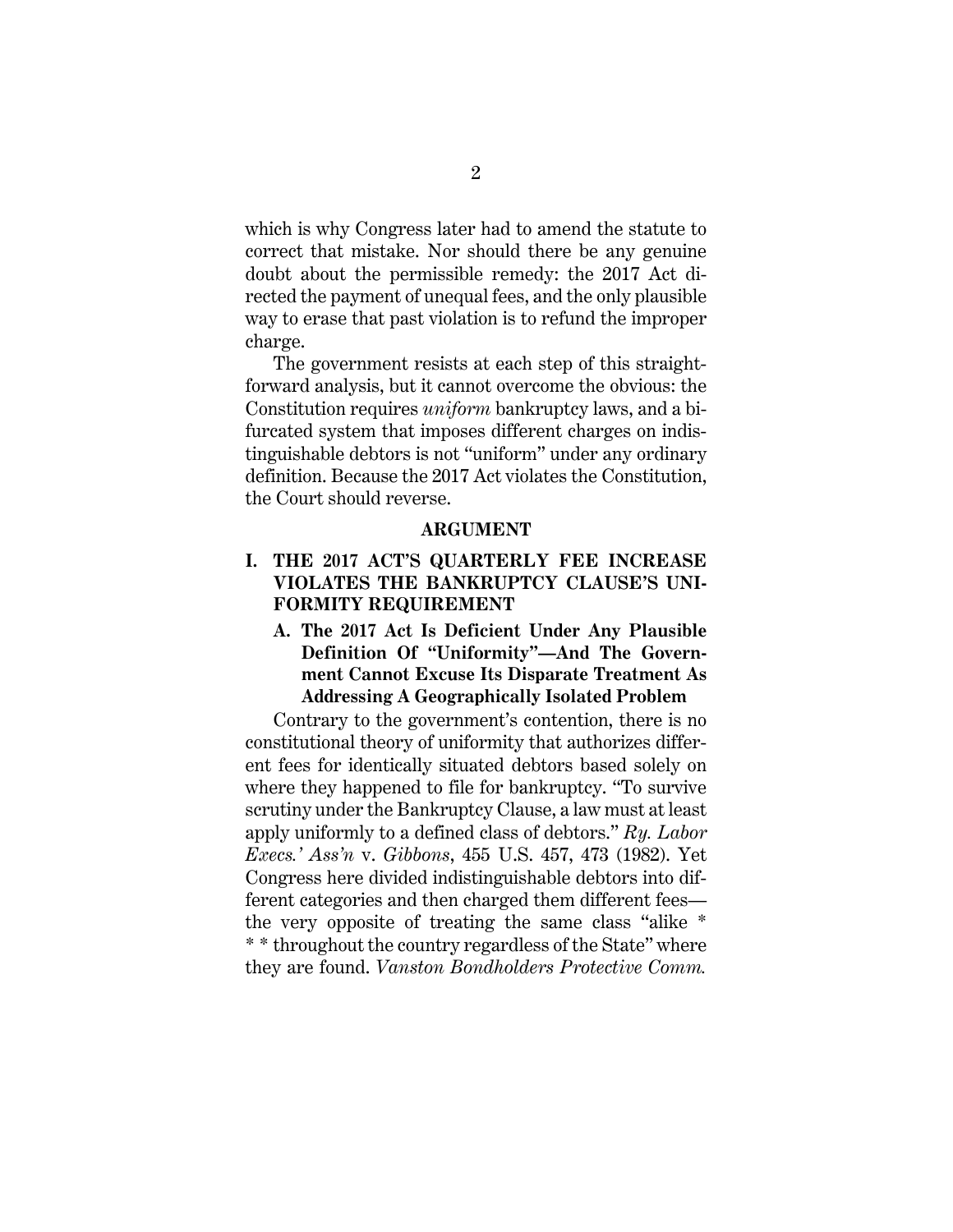v. *Green*, 329 U.S. 156, 172 (1946) (Frankfurter, J., concurring); see also *United States* v. *Ptasynski*, 462 U.S. 74, 82 (1983).

The 2017 Act mandated this disparate treatment on its face, and it therefore violated the uniformity requirement. See, *e.g.*, *In re John Q. Hammons Fall 2006, LLC*, 15 F.4th 1011, 1024 (10th Cir. 2021).

1. a. In response, the government insists that petitioner's theory of uniformity would invalidate a multitude of historic and modern practices. U.S. Br. 12-13. It starts by invoking two fee statutes from 1800 and 1841, and it continues by tracing modern procedures (like local rules and bankruptcy appellate panels) that vary by district. *Id.* at 20-24. As the government sees it, taking the Bankruptcy Clause to mean what it plainly says—"uniform means not different" (Pet. App. 36a-37a (Quattlebaum, J., dissenting))—would upend these traditional bankruptcy mainstays.

The government badly misunderstands the uniformity requirement. The Bankruptcy Clause says that the "*Law[]*" has to be uniform, not that its *effects* have to be uniform. U.S. Const. Art. I, § 8, Cl. 4 (emphasis added). It is a requirement to impose uniform *standards*, not to root out local variations wherever Congress finds them. *E.g.*, *Hanover Nat'l Bank* v. *Moyses*, 186 U.S. 181, 189-190 (1902). If the words of the "Law[]" are uniform, it can have disparate effects (or be implemented in different ways) without running afoul of the Constitution's mandate. *E.g.*, *St. Angelo* v. *Victoria Farms, Inc.*, 38 F.3d 1525, 1529 (9th Cir. 1994).

And for good reason: uniform laws do not raise concerns about "regionalism" because every region has the identical opportunity to operate within the same uniform framework. See, *e.g.*, *Blanchette* v. *Connecticut Gen. Ins. Corp.*, 419 U.S. 102, 160 (1974). No State or geographical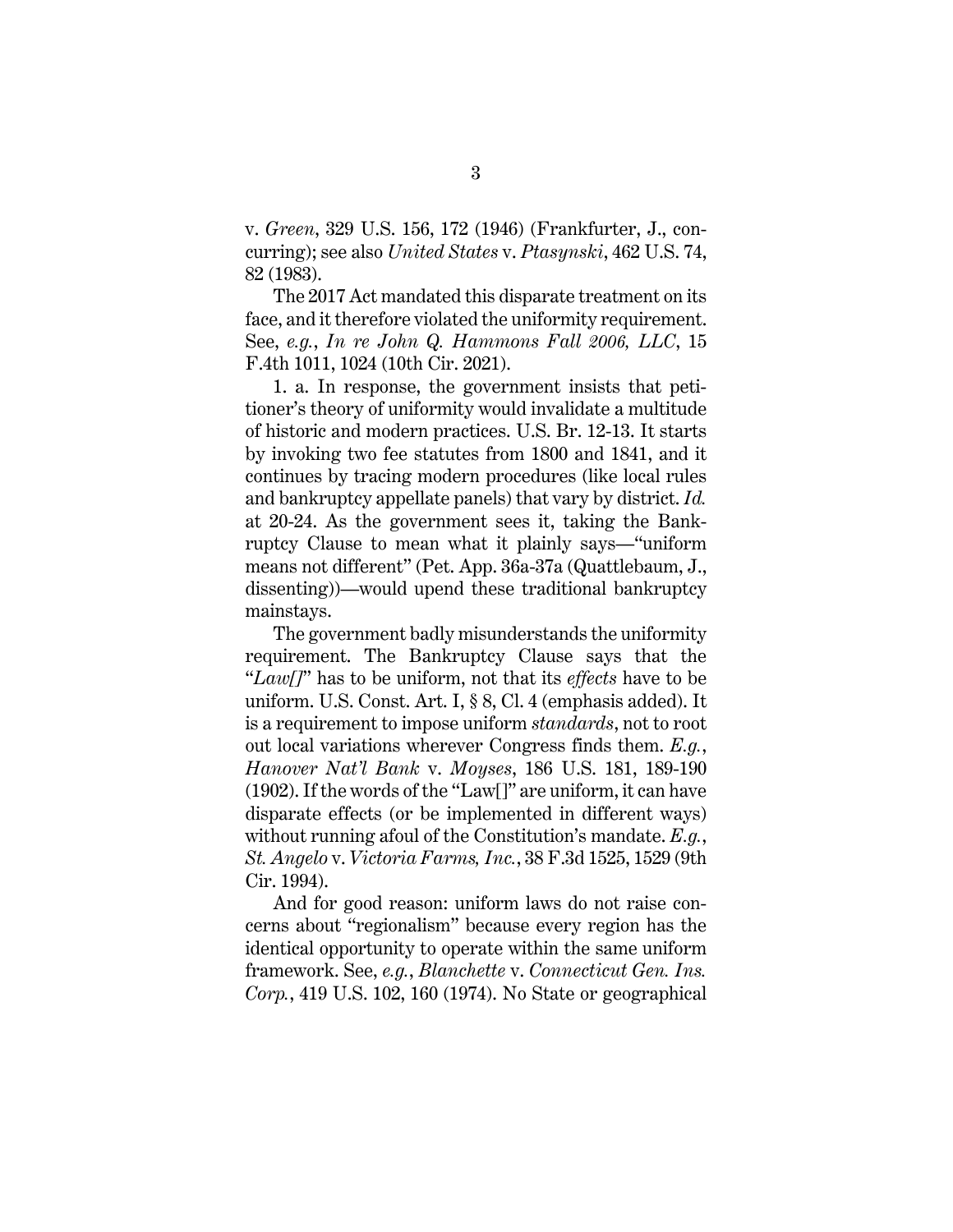area is favored by a standard that applies identically "throughout the United States." U.S. Const. Art. I, § 8, Cl. 4.

This shows precisely why the government's argument is wrong. Every single example the government found is the same: it identified a *uniform* federal standard implemented differently at the local level. Each provision offered a uniform choice across the board—each district or region had the identical right to make the same choices (within the same framework), and any variations were the result of differing local conditions or local preferences.

Take the government's two examples of (so-called) "early congressional practice." U.S. Br. 13.[1](#page-7-0) In the government's own telling, "Congress specified '[t]hat the district judges, in each district respectively, shall fix a rate of allowance to be made to the commissioners of bankruptcy.'" U.S. Br. 21 (quoting 1800 Act, § 47, 2 Stat. 33). Yet that law is wholly uniform on its face; it instructs judges in each district to "fix" a rate—without any directive to apply a *different* rate in any given district. The

<span id="page-7-0"></span> $1$  It is a stretch for the government to suggest these two laws reflect any strong "historical practice." U.S. Br. 20. From the founding until 1898, there were only *16 years* in which federal laws governing bankruptcies even existed. See Rhett Frimet, *The Birth of Bankruptcy in the United States*, 96 Commercial L.J. 160, 164-165 (Summer 1991). And the two Acts the government identifies were short-lived. The 1800 Act was set to expire after 5 years, but it was so widely criticized that it was repealed after just 3 years. Even at its inception, the Act had passed the House by a vote of 49-48, and the Senate by a vote of 16-12. That hardly demonstrates a clear consensus. See *id.* at 169. Likewise, the 1841 Act went into effect February 1842, but was repealed just over one year later, in 1843. See *id.* at 179. The government's support thus consists of 4-5 tumultuous years of two bankruptcy laws that were quickly repealed. That provides a meager foundation for drawing any conclusions about what the Founders were thinking—especially without any evidence that anyone was focused particularly on these issues.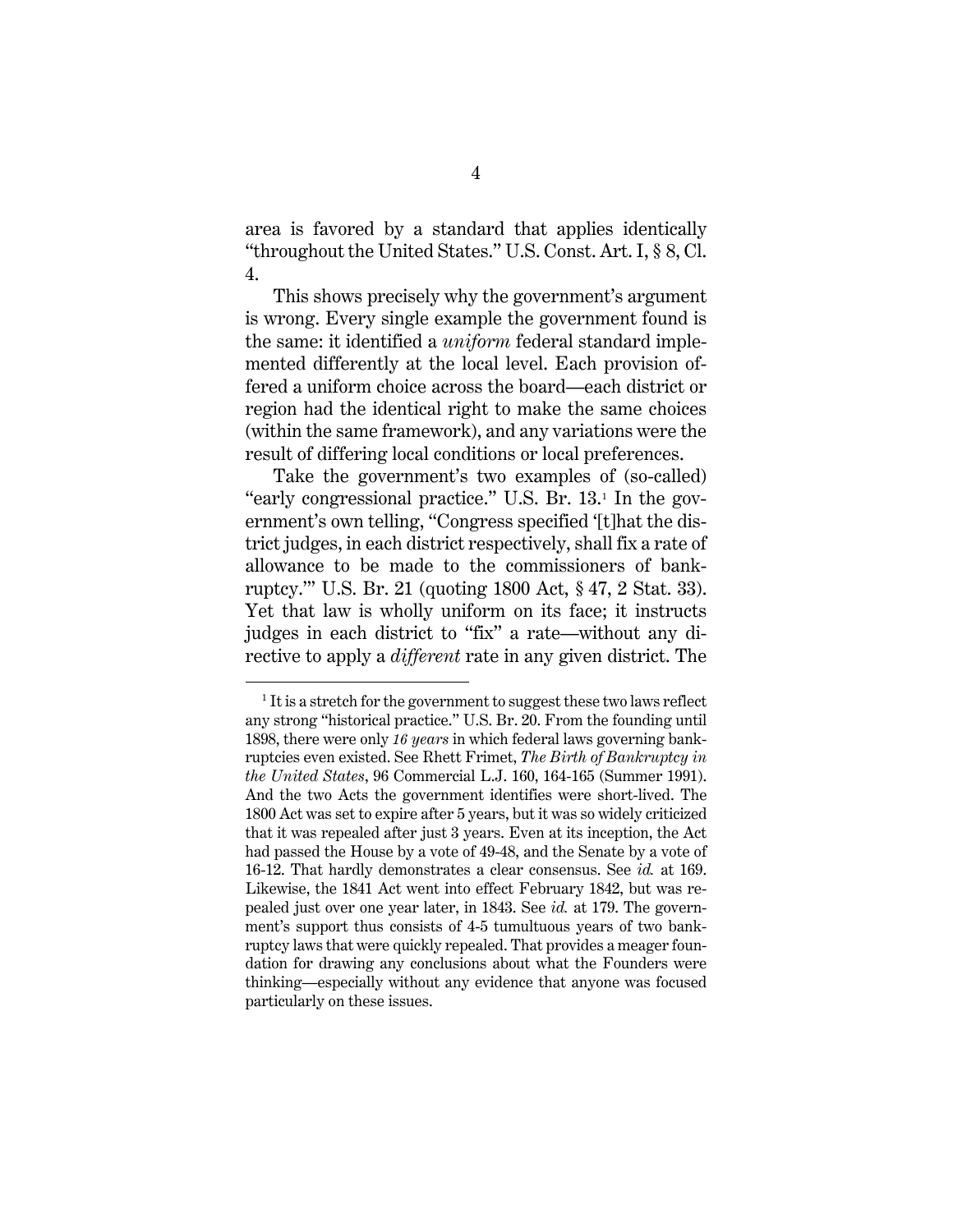same is true for the 1841 Act: "requiring the district courts 'from time to time, [to] prescribe a tariff or table of fees and charges to be taxed by the officers of the court or other persons, for services under this act.'" U.S. Br. 21 (quoting 1841 Act,  $\S 6$ , 5 Stat. 446). This again does not compel any different treatment at the congressional level; the "Law[]" is facially uniform. See U.S. Br. 32 (admitting the uniformity provision's "'limited constraint [is] on *congressional* power") (emphasis in original).

Thus, unlike the 2017 Act, neither law itself mandated disparate treatment of identically situated debtors based on geography alone; it did not compel certain "fees" in some districts (but not others), nor did it selectively grant some districts (but not others) the *choice* to impose different fees. The congressional command (and thus the "Law[] on the subject of Bankruptcies") was entirely uniform.

And, again, the same is also true for each "modern" practice the government flags: each provision is *uniform on its face*. Each court has the same right to implement local rules (Fed. R. Bankr. P. 8026(a), 9029(a)(1)); each circuit has the same choice to create a bankruptcy appellate panel (28 U.S.C. 158(b)); each judge has the same option to withdraw a bankruptcy reference (28 U.S.C. 157(d)); and so on. The government could not identify a *single* relevant example where the variation in treatment (read: the resulting effects) was facially compelled by the "Law[]" itself. And this Court has already adopted this very distinction in authorizing state exemptions: "The general operation of the law is uniform although it may result in certain particulars differently in different states." *Moyses*, 186 U.S. at 190.

These provisions all run in sharp contrast to the 2017 Act. Unlike each of the government's examples, the 2017 Act is non-uniform on its face. It did not confer the same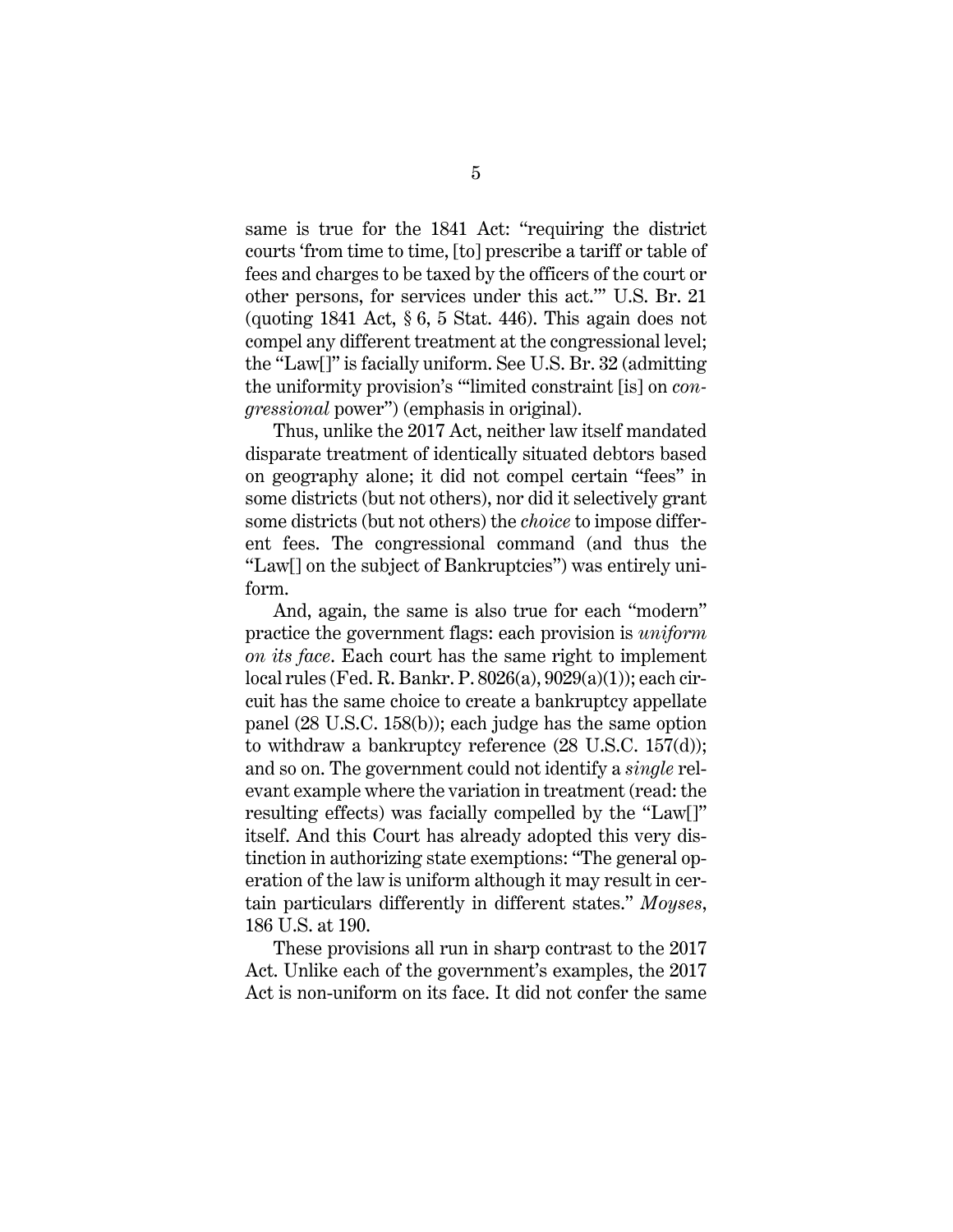authority on each district nationwide to opt in or out of the increased fees; on the contrary, the 2017 Act *mandated* automatic fees in Trustee districts, while permitting different treatment in North Carolina and Alabama. That same choice was not offered uniformly on a nationwide basis, and the disparity was reflected directly on the face of the 2017 Act itself. That constitutes a quintessential violation of the Bankruptcy Clause's uniformity requirement.

b. To be sure, constitutional uniformity does not require Congress to treat *unlike* things alike; Congress can account for regional differences, distinct local conditions, industry-specific problems, and differently situated "classes." *Gibbons*, 455 U.S. at 469; *Blanchette*, 419 U.S. at 159. A law, however, "'must *at least* apply uniformly to a defined class of debtors.'" *In re Mosaic Mgmt. Grp., Inc.*, 22 F.4th 1291, 1328 (11th Cir. 2022) (Brasher, J., concurring in the judgment).

Yet the 2017 Act did not legislate uniformly as to an indivisible class. The Act instead *compelled* increased fees for debtors in Trustee districts while merely *permitting* those same fees for indistinguishable debtors in Alabama and North Carolina. See, *e.g.*, *In re Clinton Nurseries, Inc.*, 998 F.3d 56, 69-70 (2d Cir. 2021). Those debtors were similarly situated in every material respect—no rational line could be drawn based on regional differences, industry issues, or any other natural distinction. The only difference was Congress's *earlier* "Law[]" artificially dividing identical debtors into a non-uniform BA/UST scheme.

While the government insists there is no rule preventing Congress from artificially splitting up a class (U.S. Br. 40-41), it failed to cite a single decision saying that Congress can treat classes differently—merely because Congress had already chosen to treat those classes differently. See *Clinton Nurseries*, 998 F.3d at 69. Each example this Court has used in the uniformity context focused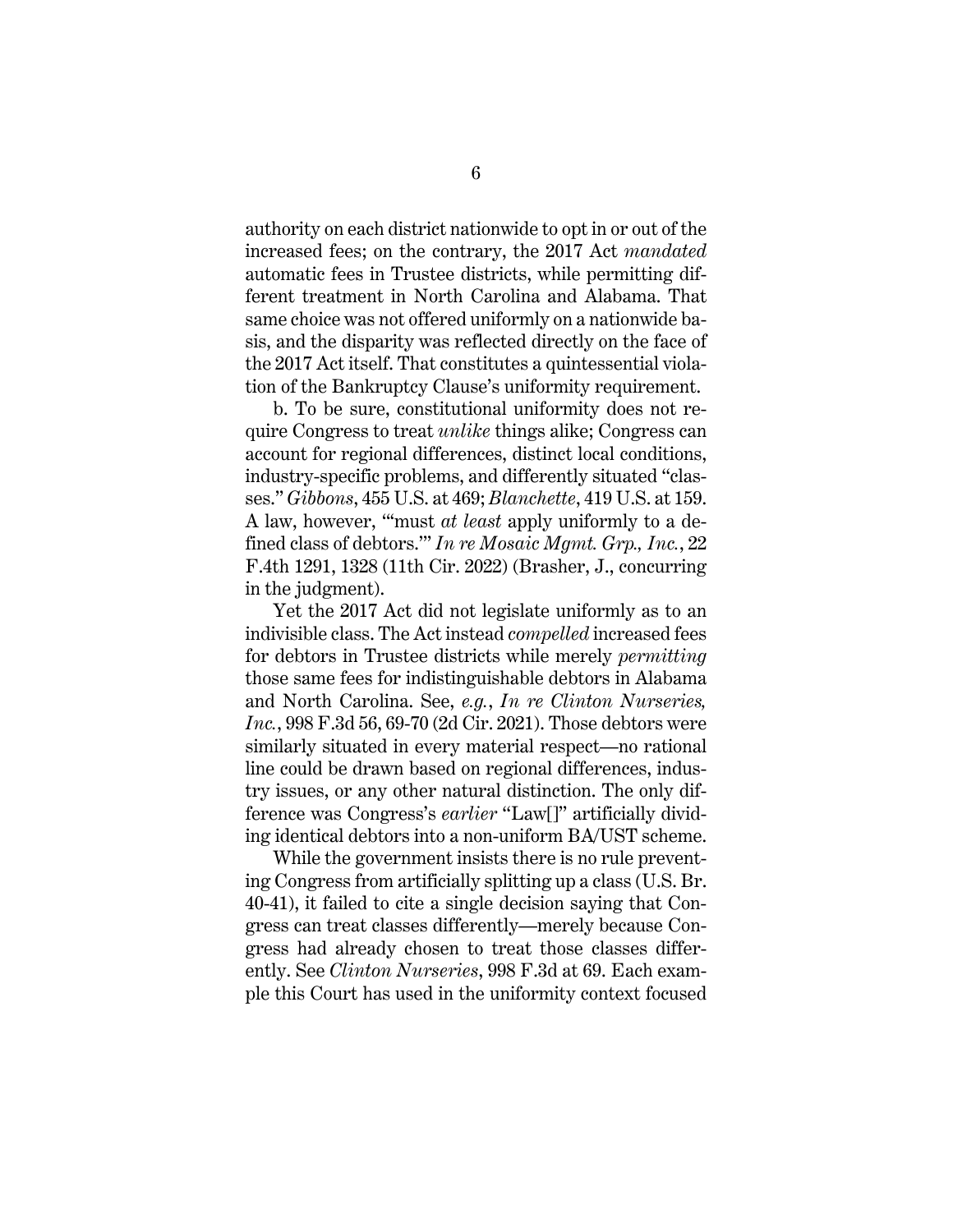on *real-world* distinctions justifying different treatment. See, *e.g.*, *Ptasynski*, 462 U.S. at 85-86 (describing differences "unique" to Alaska industry); *Blanchette*, 419 U.S. at 159 n.44 (describing distinct problems facing "railroads"). In other words, when this Court has recognized a geographically isolated problem, it was dealing with debtors who in fact were *not* the same. That cannot be said of the debtors artificially divided into Trustee and Administrator groups.[2](#page-10-0)

c. Nor does the government have any real answer for this simple point: Had Congress imposed these non-uniform fees in the same legislation that split the nation into a dual scheme, it would not plausibly survive. There is no reason to think Congress can accomplish in two seriatim laws what it could not accomplish in one. The collective effect of these "Laws" is that debtors in 48 States are forced to pay drastically higher fees than indistinguishable debtors for no reason other than Congress assigned them to a non-uniform program.

It thus follows that even if the underlying dual system can survive, the non-uniform fees cannot. Once Congress assigned concrete differences to the participants in each program, it created substantive variations for identically

<span id="page-10-0"></span><sup>2</sup> The government's limited examples are inapposite. For example, this Court did find that Congress was previously justified in excluding women from the draft because "another statute restrict[ed] women's participation in combat." U.S. Br. 40 (citing *Rostker* v. *Goldberg*, 453 U.S. 57, 76, 79 (1981)). But that was back at a time when the Court found a *genuine, real-world, gender-based distinction* in the combat arena. This case is more along the lines of a hypothetical law where Congress limits combat participants to anyone whose last name falls in the first half of the alphabet—and then tries to justify a corresponding limitation on the draft. It is assuredly the case that a potential draftee would be able to challenge the arbitrary distinction on the draft with or without challenging the underlying restriction.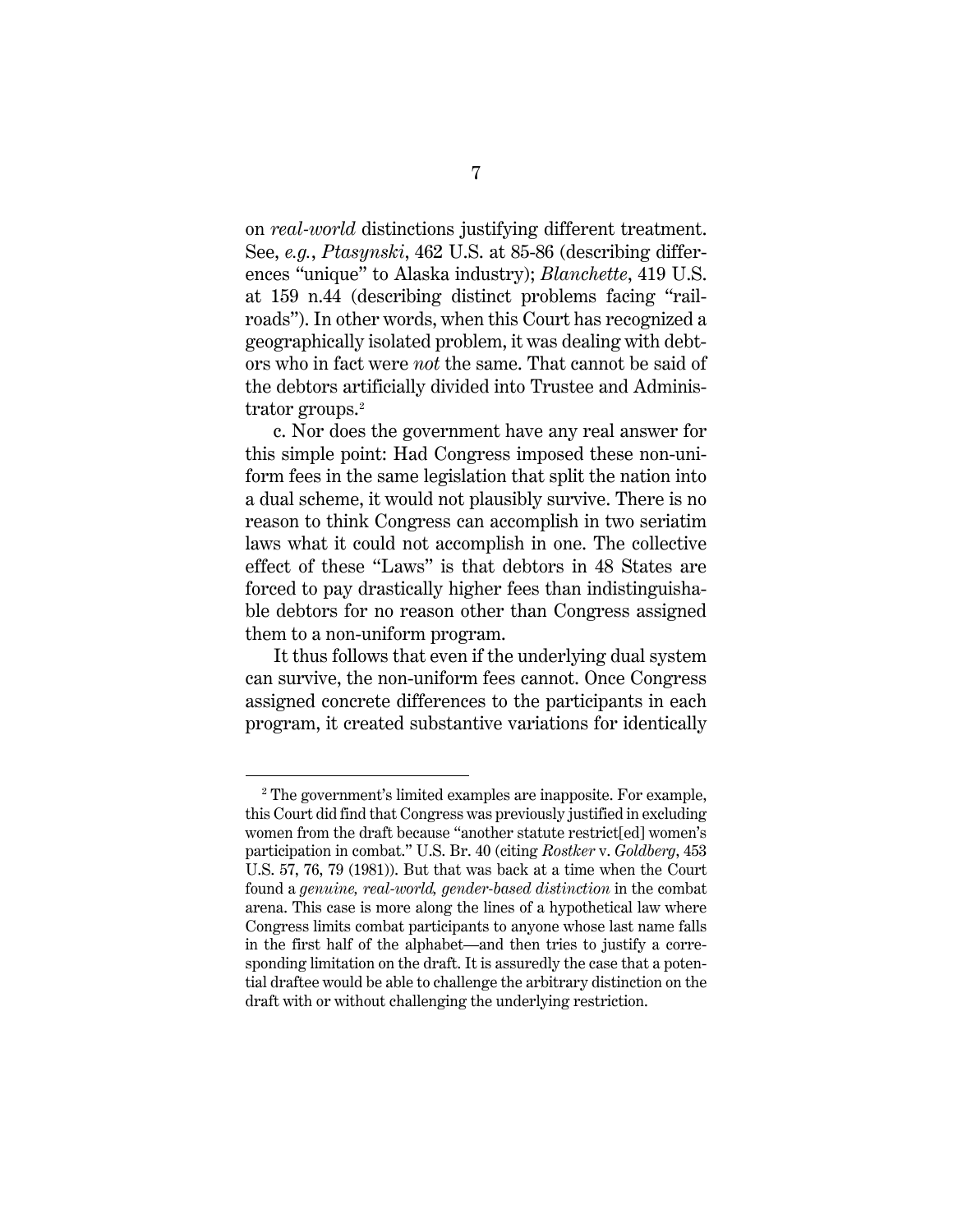situated debtors. There is no coherent theory of uniformity that permits different fees for identically situated debtors only in two States.[3](#page-11-0)

2. The government separately argues that the uniformity provision only constrains bankruptcy laws that draw geographical distinctions on their face—and since the 2017 Act draws lines based on the Trustee program (not geography), it necessarily presents no uniformity issues. U.S. Br. 15.

This is baseless. The question is not whether "geography" appears on the face of the law, but whether *non-uniformity* appears there. And a law mandating higher fees solely for debtors in one program (but not identically situated debtors in another) flunks the uniformity requirement.

In any event, the government is also wrong in its premise: the law establishing the Trustee program is *explicitly* tied to geography. It identifies, on its face, "the States" and "judicial districts" where the Trustee program operates. See, *e.g.*, 28 U.S.C. 581(a). The 2017 Act did not have to reiterate those distinctions to be geographically-based any more than any statute has to reiterate a separate definitions section for those definitions to apply. The reference to the Trustee program necessarily

<span id="page-11-0"></span><sup>&</sup>lt;sup>3</sup> Nor has the government even tried to explain why debtors in UST districts should self-fund the program while debtors in BA districts should have expenses covered by taxpayers. Aside from all the other defects in the government's theory, it might be one thing if the Trustee program were more expensive to operate—and Congress was trying to target that higher expense. But the alleged need for additional fees in UST districts (and the alleged lack of need for fees in BA districts) was solely a product of Congress's decision for the Trustee program to pay for itself. That is not a "geographically isolated problem"; there is nothing inherent in the system that means UST debtors alone should face higher fees. It was simply a non-uniform policy choice imposed directly by Congress.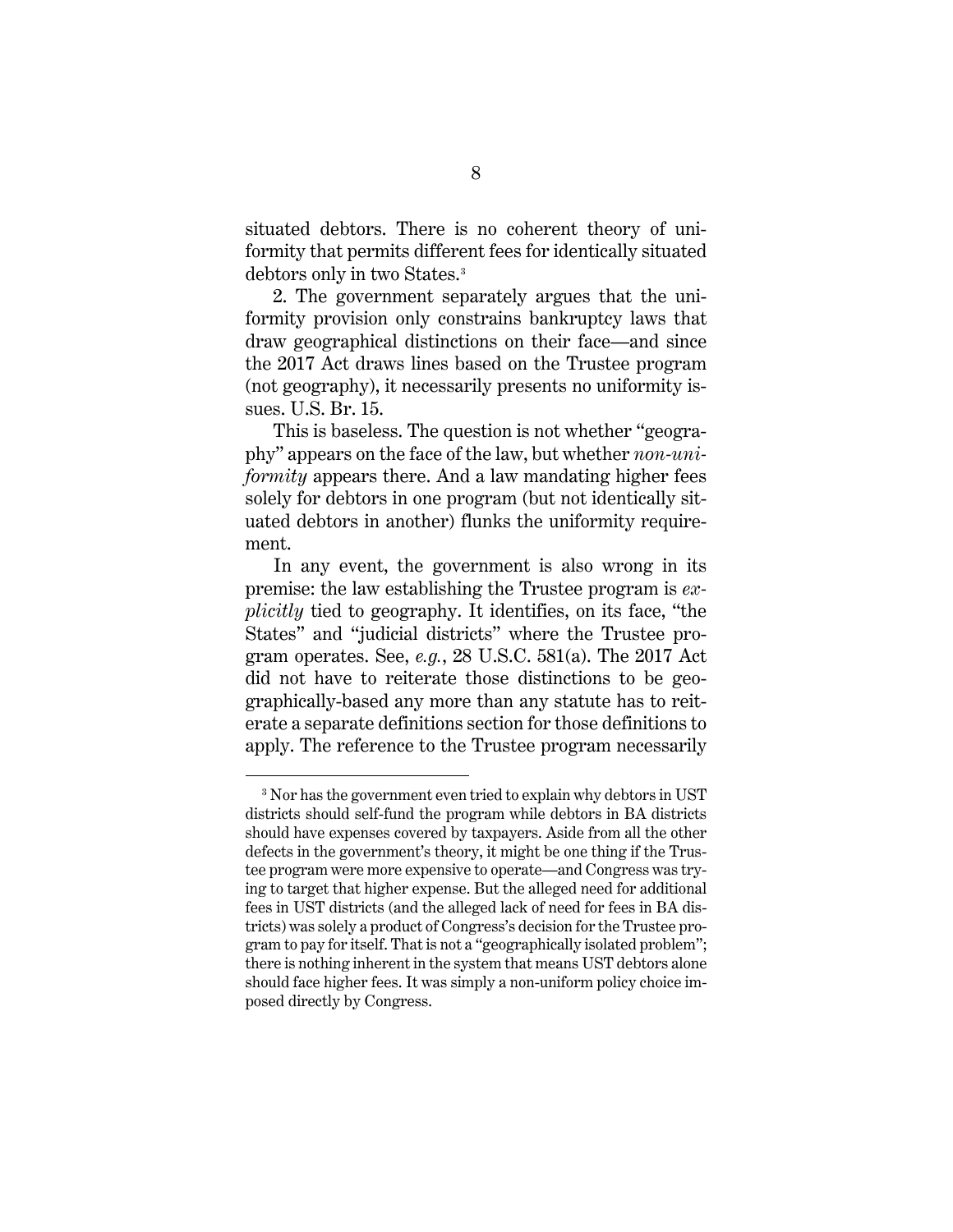incorporated the regional divisions at its core—thus establishing that Congress was indeed drawing artificial lines based on "'regionalism.'" *Blanchette*, 419 U.S. at 160; see also 28 U.S.C. 1930(a)(7) (the statute itself flagging fees imposed "[i]n districts that are not part of a United States trustee *region*") (emphasis added).

3. According to the government, "[t]his Court has only once held a statute invalid based on the bankruptcy uniformity requirement—and it did so on the ground that the statute was a 'private bill' \* \* \* ." U.S. Br. 36 (citing *Gibbons*, 455 U.S. at 471, 473). The government is confused.

The fact that a "private bill" violates the Bankruptcy Clause does not mean that *only* private bills violate the Bankruptcy Clause. And *Gibbons*'s rationale swept beyond the government's wishful thinking: indeed, the Court specifically asked whether there were any similarly situated debtors (which would show lack of uniformity), and concluded that "a law must at least apply uniformly to a defined class of debtors." 455 U.S. at 472-473. While a private bill might be a particularly egregious example of non-uniformity, it does not define the outer bounds of the uniformity provision.

Nor is it telling that this Court has only once struck down a law on uniformity grounds. Congress's usual ability to stay within constitutional lines does not mean that Congress *always* stays within constitutional lines. The question is whether *this* Act draws non-uniform distinctions, and it plainly does—as multiple lower courts have found. Congress's past record sheds little light on that question.

#### <span id="page-12-0"></span>**B. The Government's Attempt To Excuse The Act's Obvious Lack Of Uniformity Is Unavailing**

As previously established (Opening Br. 23-32), the government admits that the 2017 Act's fee increase was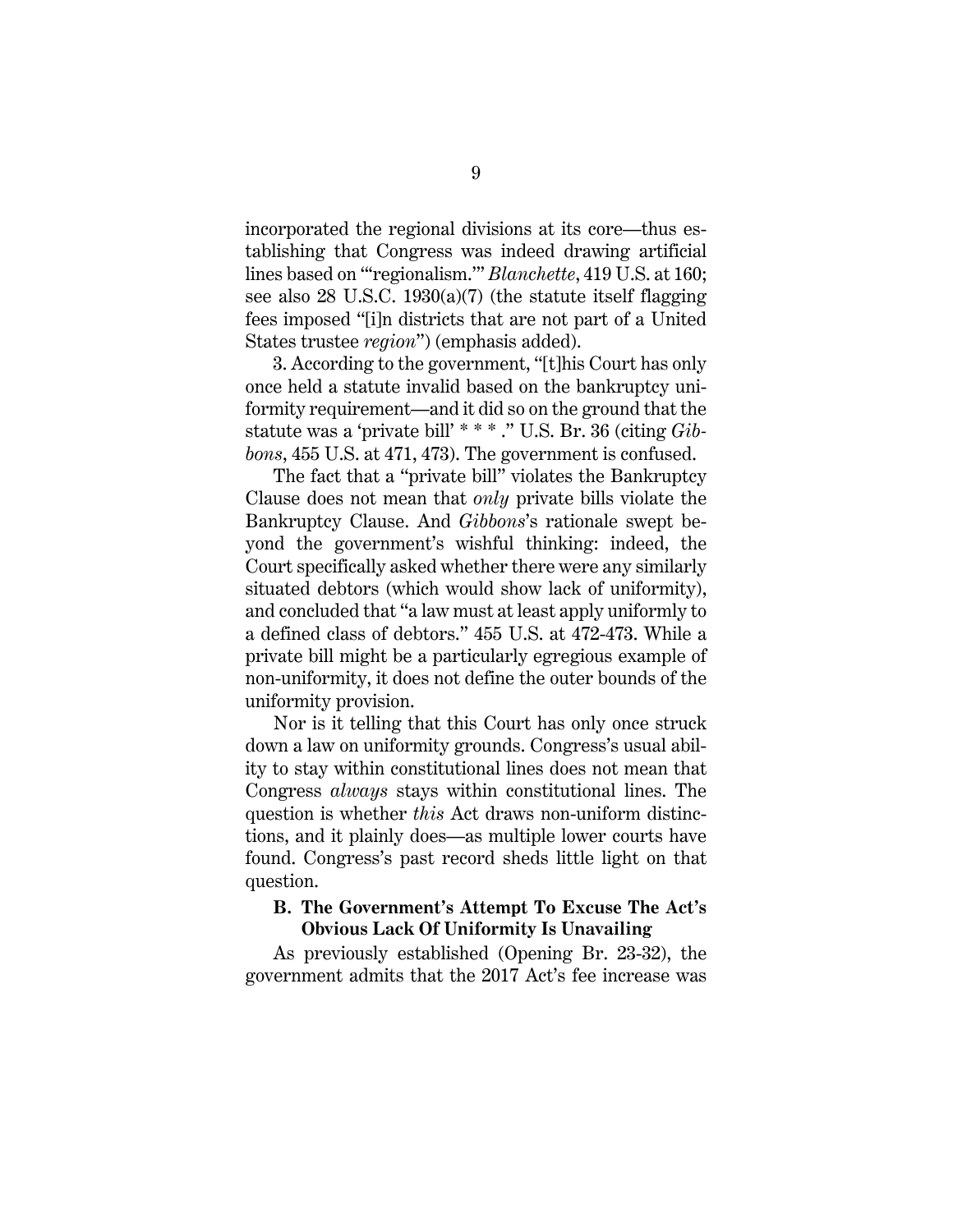not uniformly imposed on a nationwide basis. The government still fails to identify any justification for that nonuniform treatment.

#### *1. Contrary to the government's contention, the 2017 Act is a "Law[] on the subject of Bankruptcies"*

Petitioner previously explained why the 2017 Act is an obvious "Law[] on the subject of Bankruptcies." Opening Br. 23-27. The government's responses are meritless, which is again why "every" court to have "addressed similar arguments from the government" has "rejected" its contentions. *Mosaic Mgmt.*, 22 F.4th at 1308.

1. According to the government, the 2017 Act "is not part of the 'subject of Bankruptcies' because it does not alter the substance of debtor-creditor relations." U.S. Br. 25. The government offers no textual basis for its cramped reading of the Bankruptcy Clause. And the Clause's plain text refutes it: the Founders could have limited the Clause's reach to the subset of "debtor-creditor relations," but they instead spoke more broadly, granting power "over the whole subject of 'bankruptcies.'" *Moyses*, 186 U.S. at 187. That broad provision is "incapable of final definition." *Wright* v. *Union Cent. Life Ins. Co.*, 304 U.S. 502, 513-514 (1938). And the fact that it *does* cover debtorcreditor relations does not mean that area is its exclusive reach.

Applied here, under any fair reading, the 2017 Act plainly falls within the subject of bankruptcies. The statute is entitled "Bankruptcy fees." 28 U.S.C. 1930. Those fees are imposed in bankruptcy cases. They pay for the bankruptcy trustee to administer bankruptcy tasks. The payment of fees is a mandatory component of plan confirmation. 11 U.S.C. 1129(a)(12). And the 2017 Act itself represents a legislative decision about how to allocate funds out of the bankruptcy estate, which does indeed affect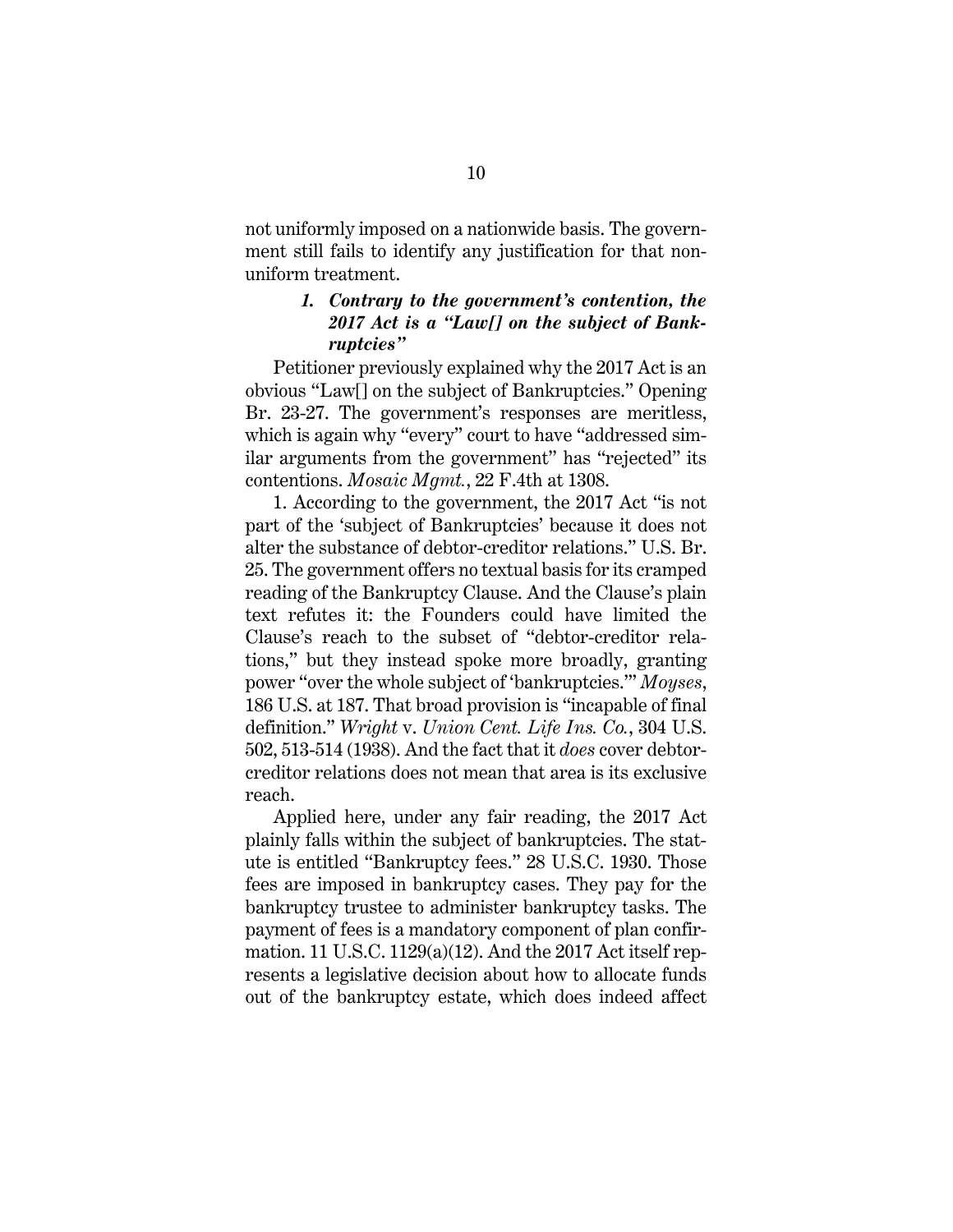"debtor-creditor relations" (U.S. Br. 25). See Opening Br. 25; U.S. Br. 2-3 (acknowledging the trustee's role "'in the bankruptcy arena'" to assist in the work of bankruptcy cases) (quoting H.R. Rep. No. 595, 95th Cong., 1st Sess. 88, 101 (1977)). It is simply mystifying how the government nevertheless sees this law as outside the "subject" of bankruptcy.

2. Relatedly, the government next argues that "substantive bankruptcy law" is on the "subject of Bankruptcies," but "bankruptcy administration" is not: "The uniformity requirement of the Bankruptcy Clause limits substantive bankruptcy law, but it has no application to the fee provision at issue here, which addresses bankruptcy administration." U.S. Br. 18.

The government's theory is again profoundly atextual. The "substance-versus-administration" line appears nowhere in the text of the Clause—which, again, covers the *entire subject of bankruptcies*. Rather than grounding its view in the text, the government instead points (again) to "early historical and modern practice"—and presumes that because those "auxiliary" laws are supposedly nonuniform, similar "administrative" laws must fall outside the Bankruptcy Clause. U.S. Br. 13, 22.[4](#page-14-0)

The government's argument suffers from an obvious logical flaw. While the government presumes that these laws must only have survived because they were not subject to any uniformity requirement, it ignores an alternative explanation: the laws *were* subject to that requirement but passed muster *because they were uniform*.

<span id="page-14-0"></span><sup>4</sup> In making this argument, the government brushes past the conspicuous title of the "early" fee provisions: "An Act To Establish an Uniform System of Bankruptcy Throughout the United States"—a telling indication that Congress itself understood those laws to fall within Bankruptcy Clause authority. See 1800 Act, ch. 19, 2 Stat. 19.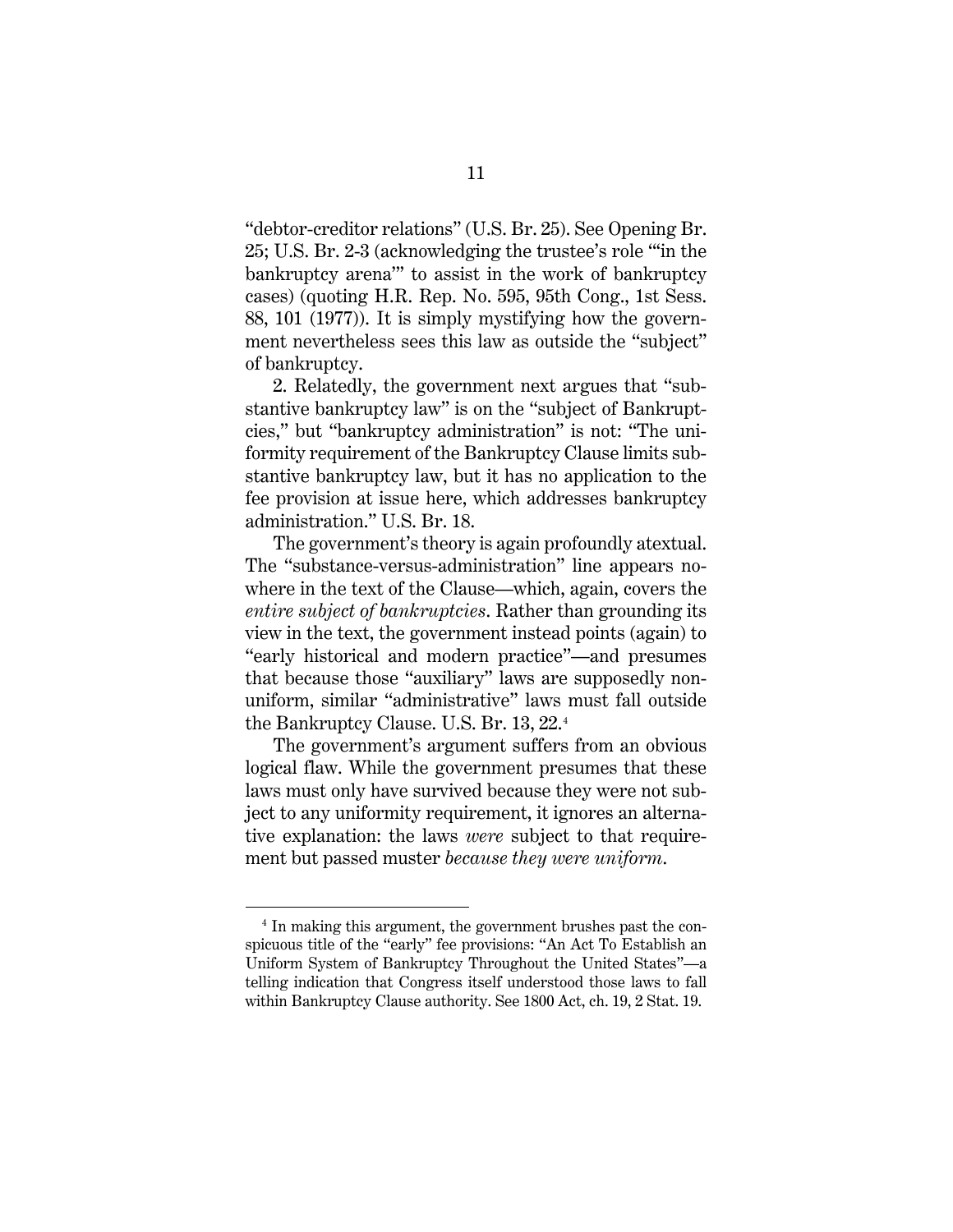And, indeed, that is the better answer: as established above, those earlier acts were uniform because they were uniform on their face. Each one conferred the same discretion and imposed the same framework in every district. And that is enough to establish uniformity even if the *effects* of the law varied. See *Moyses*, 186 U.S. at 190.

3. According to the government, it ultimately makes no difference whether the 2017 Act is uniform or not, because the Act was "independently supported" by Congress's inferior-tribunals power and Necessary and Proper Clause authority. U.S. Br. 25-27. And because those provisions do not have a uniformity requirement, the government reasons, "the fee provision is constitutional regardless of its uniformity." *Ibid.*

a. This contention is flatly at odds with this Court's decisions. As *Gibbons* explained, "the Bankruptcy Clause itself contains an *affirmative limitation or restriction* upon Congress's power: bankruptcy laws must be uniform throughout the United States." 455 U.S. at 468 (emphasis added). And *Gibbons* held that this restriction applied to any law within its scope irrespective of whether it might be supported by another enumerated power (in that case, the Commerce Clause). *Id.* at 468-469. As the Court explained, "if we were to hold that Congress had the power to enact nonuniform bankruptcy laws pursuant to the Commerce Clause, we would eradicate from the Constitution" the uniformity "limitation." *Ibid.*

This Court has thus already held that Congress cannot turn to its Commerce Clause authority to evade the Bankruptcy Clause's restrictions. There is no legal or logical basis to presume that the government should have better luck trying the same tack under a different Article I provision.

The government's attempt to distinguish this Court's authority is absurd. According to the government, it is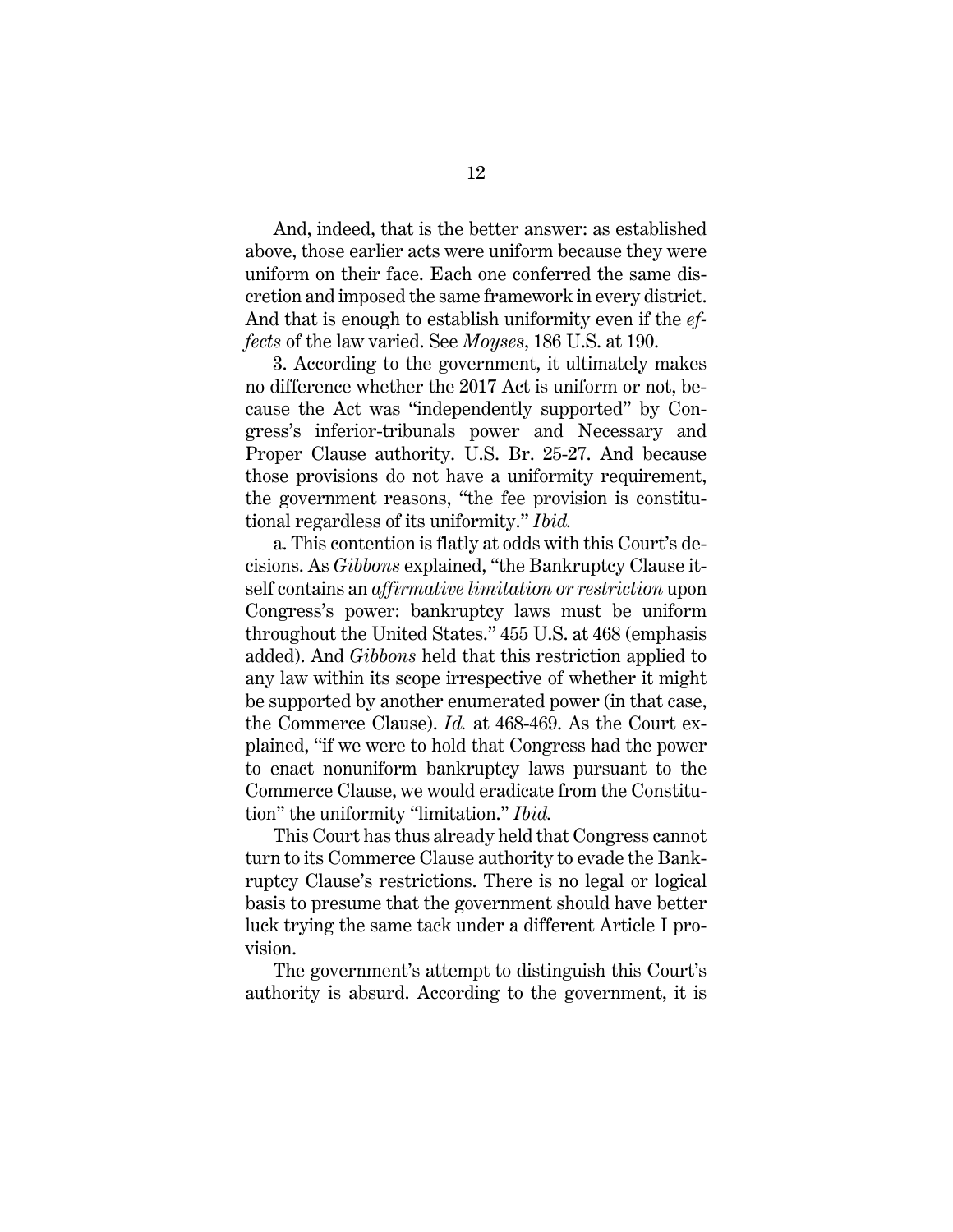fine to override the uniformity requirement in *some* cases so long as Congress does not override it in *every* case. U.S. Br. 27 n.3 (suggesting that the non-uniform law here is permissible because other laws "relate to bankruptcy [but] do not fall within Congress's inferior-tribunal authority"). But *Gibbons*'s logic was that Congress cannot sidestep the Bankruptcy Clause's affirmative restrictions by invoking some other power. That logic holds true whether or not the Bankruptcy Clause is left with *some* work to do in other cases.<sup>[5](#page-16-0)</sup>

b. The government also insists that it can avoid the uniformity provision by relying on the Necessary and Proper Clause. U.S. Br. 19. But if Congress cannot skirt the uniformity requirement by invoking a freestanding enumerated power (*Gibbons*, 455 U.S. at 468-469), surely it cannot skirt the requirement by (derivatively) invoking its "auxiliary" authority.

Nor, in any event, is a law necessary and *proper* if it attempts to evade the express textual preconditions on an enumerated power. Opening Br. 25-26. The government responds that this is not necessarily so, as Congress can invoke the Necessary and Proper Clause to reach *intrastate* activity that falls beyond its reach under the Commerce Clause. U.S. Br. 27 n.3. The government is confused: the Commerce Clause's "interstate" requirement does not impose a *restriction* on Congress's power (for example, by saying that Congress can regulate interstate commerce but is banned from regulating intrastate commerce). It simply serves as a limit to Congress's affirma-

<span id="page-16-0"></span><sup>&</sup>lt;sup>5</sup> In any event, it is far from obvious that the 2017 Act "carries into execution" Congress's power to create lower federal courts. Contra U.S. Br. 25-26. There is no indication Congress had that in mind in passing the 2017 Act. And, indeed, Congress referenced the Bankruptcy Clause as the source of its authority.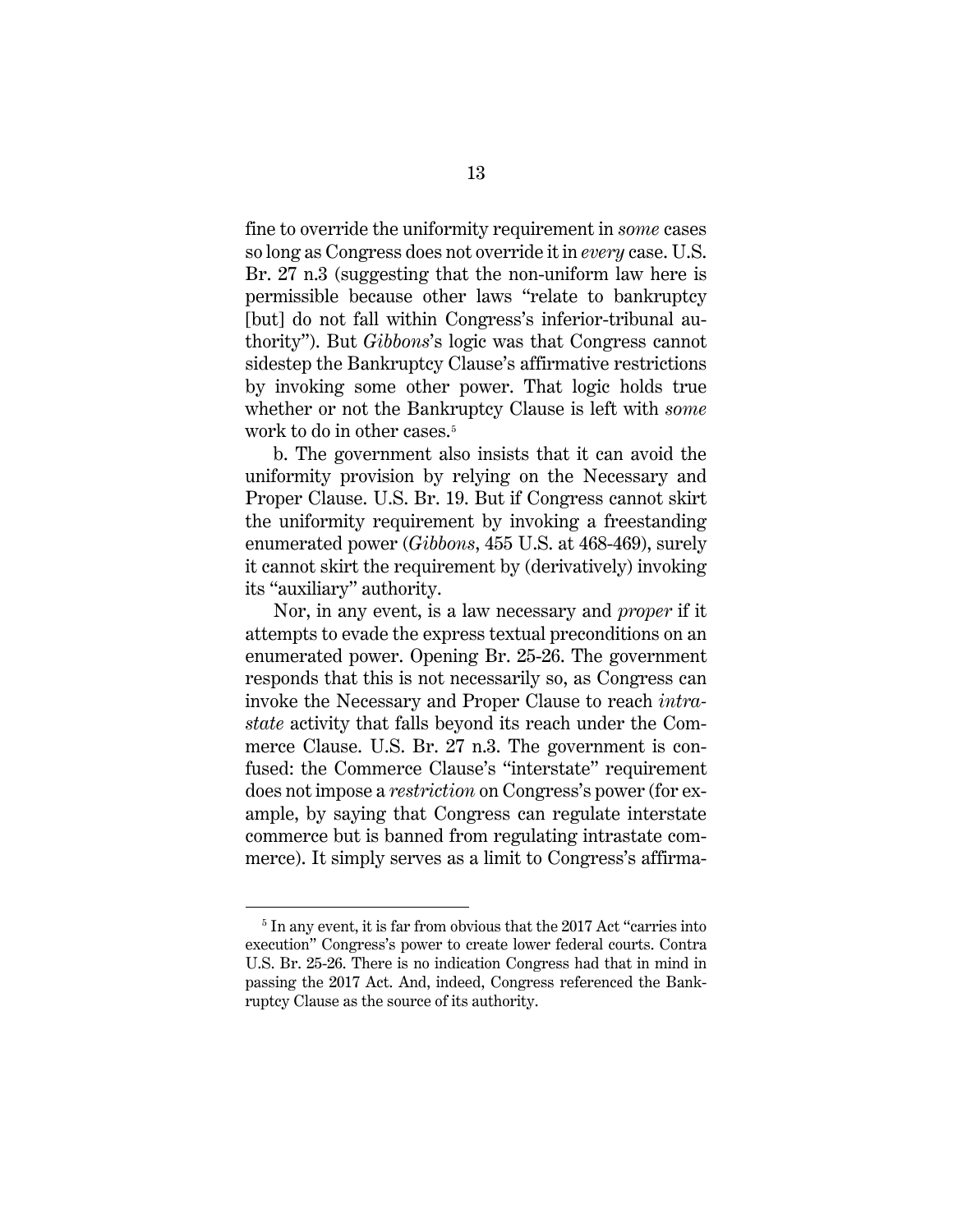tive authority. The Bankruptcy Clause, by contrast, *restricts* congressional power—it mandates that any law on the subject of bankruptcies is uniform. Unlike the Commerce Clause, that restriction applies whether or not Congress can identify a different enumerated power for any legislation.

# *2. Contrary to the government's contention, Section 1930 did not impose "uniform" fees by mandating fees solely in UST districts*

According to the government, "the statutory regime for quarterly fees was facially uniform throughout the United States at all relevant times," and "nothing about the 2017 Act or Section 1930 had authorized [any] disparity." U.S. Br. 31-32.

1. The government's argument blinks reality. There is an obvious reason that the government leans on "constitutional avoidance," "context and purpose," and Congress's purported "inten[t]" (U.S. Br. 33)—in other words, everything except the provision's actual text. And that is because the actual text is unambiguous.

As previously established (Opening Br. 27-29), this is not merely a case of a statute that happens to use the word "may." This statute uses the word "may" in contrast to separately "us[ing] 'shall' in numerous other places in § 1930—and even in § 1930(a)(7) itself." *Clinton Nurseries*, 998 F.3d at 65-66. Congress does not use different words in the same section (indeed, *subsection*) because it thinks they mean the same thing. *Lopez* v. *Davis*, 531 U.S. 230, 241 (2001). The statute plainly conferred discretion on the Judicial Conference to decide whether or not to impose fees, and the Judicial Conference exercised that discretion in this very context.

While it is certainly true that Sections 1930(a)(6) and  $1930(a)(7)$  are now "facially uniform" (U.S. Br. 31-32), it took a legislative amendment to accomplish that task. The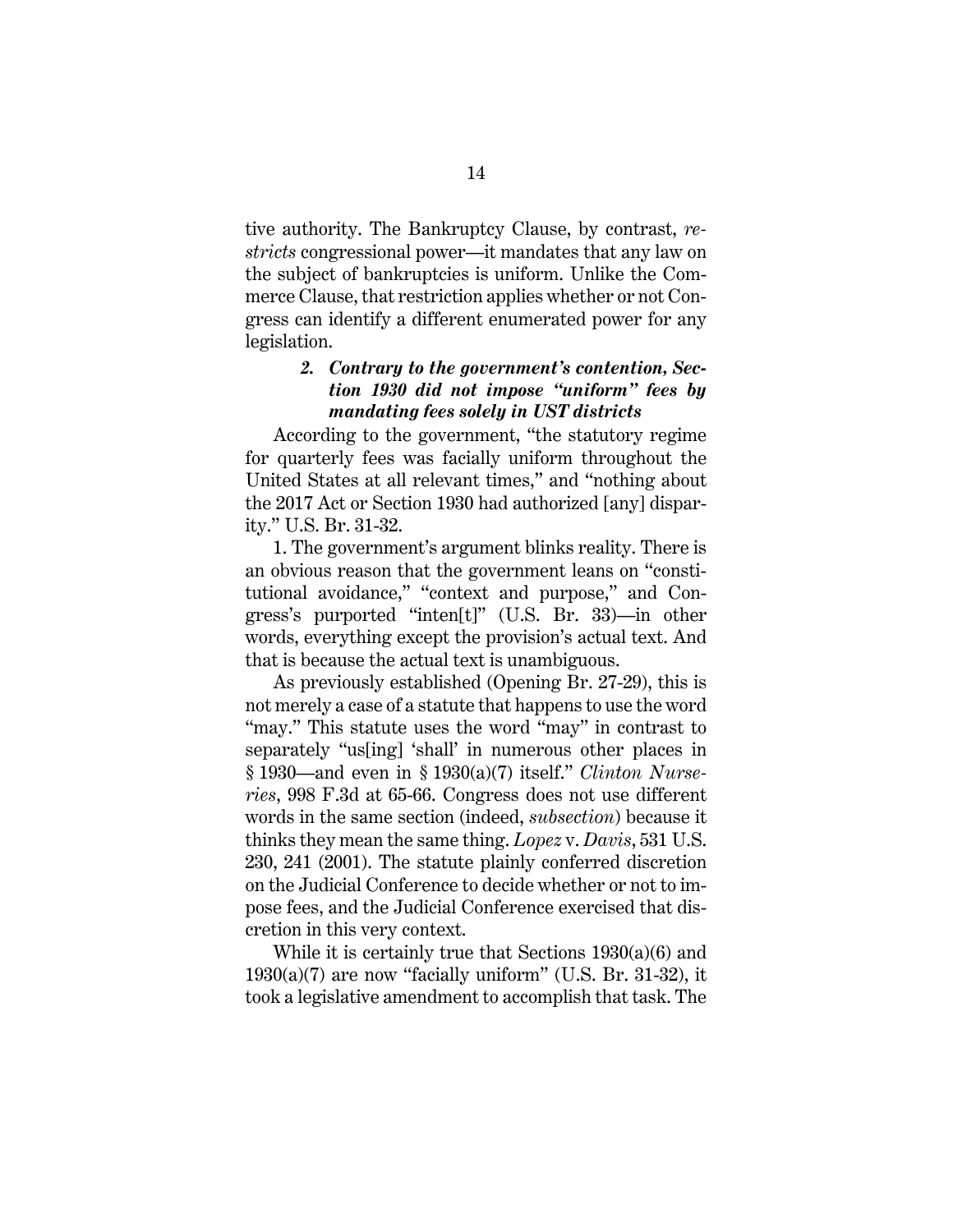government's theory that this Court can simply pretend the statute always said what it now does (and most certainly did not before) invites a brand-new enterprise of judicial redlining. Congress is always free to direct that a statute applies retroactively (subject to constitutional re-straints), but it cannot revise statutes nunc pro tunc.<sup>[6](#page-18-0)</sup>

2. The government further argues that the scheme was always uniform because Congress expected the Judicial Conference to impose equal fees immediately upon any amendment to Section 1930(a)(6). U.S. Br. 17. Yet the fact that the Judicial Conference had increased fees in the past does not mean that it was *required* to increase fees in the future—its actions, again, reflect an exercise of discretion. There was no guarantee that the Judicial Conference would exercise the same discretion going forward, especially not when facing a seismic shift in the fee schedule. See, *e.g.*, *Mosaic Mgmt.*, 22 F.4th at 1312.

If Congress wished to eliminate or constrain that discretion (and guarantee immediate equal fees), it should have done in 2017 what it eventually did in 2020: amend Section 1930(a)(7) to mandate equivalent fees.

3. The government's last-ditch effort—invoking constitutional avoidance—fails for the same reasons. This Court can construe *ambiguous* statutes to avoid constitutional questions; it cannot rewrite a statute's plain text to mean the opposite of what it says. See, *e.g.*, *Department of HUD* v. *Rucker*, 535 U.S. 125, 134-135 (2002).

There was nothing ambiguous about Congress's deliberate use of the word "may"—just as there was nothing unambiguous about Congress's need to revise the statute

<span id="page-18-0"></span> $6$  As previously explained, Congress's post-hoc declaration of what the 2017 legislature had in mind cannot override the text or definitively establish what that law actually meant—a task that constitutionally falls to this Court. Opening Br. 29.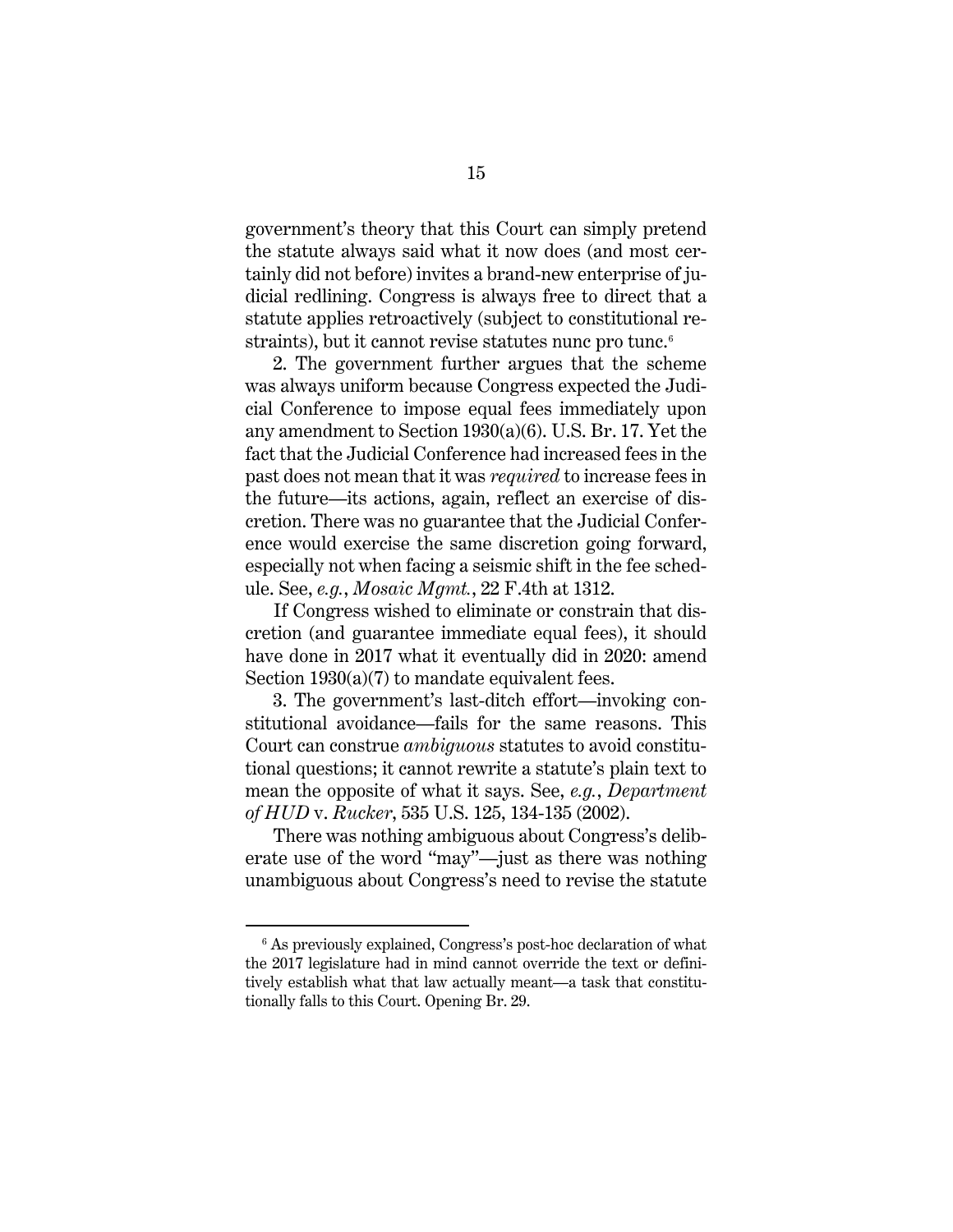to swap in the word "shall." That left the Judicial Conference with discretion to postpone the fee increase in BA districts, and the government cannot avoid that textual or practical reality by pretending this was somehow all the Judicial Conference's fault.

# <span id="page-19-0"></span>**C. The Proper Remedy Is A Full Refund Of Fees— Prospective Relief Cannot Redress A Past Constitutional Monetary Injury**

According to the government, even if petitioner paid unconstitutionally non-uniform fees, it is not entitled to a refund. Instead, the government maintains, petitioner is entitled to prospective relief only—as "there can be little question that Congress would have chosen to extend the higher fees to the handful of BA districts," rather than compensate parties for the constitutional injury. U.S. Br. 44. This is wrong on every level.

1. As previously explained (Opening Br. 31-32), the government's proposal faces insurmountable legal and practical hurdles. See, *e.g.*, U.S. Chamber Amicus Br. 3- 15 (systematically refuting every aspect of the government's analysis). Congress is required to equalize treatment in the relevant time period. See, *e.g.*, *McKesson Corp.* v. *Division of Alcoholic Beverages & Tobacco*, 496 U.S. 18, 31-35, 39-40 (1990). Thus, generally, "only an *actual* refund (or other retroactive adjustment of the tax burdens borne by petitioner and/or its favored competitors during the contested tax period) can bring about the [required] *nondiscrimination*." *Id.* at 43.[7](#page-19-1)

<span id="page-19-1"></span><sup>&</sup>lt;sup>7</sup> The government says these principles apply only in cases of "'comparative economic disadvantage.'" U.S. Br. 47. That is incorrect. The comparative disadvantage might often explain the *source* of the injury; but parties can also be injured (as here) by being compelled to pay an unconstitutional fee. The relevant principle is how to *remedy* that unconstitutional imposition—not its *cause*.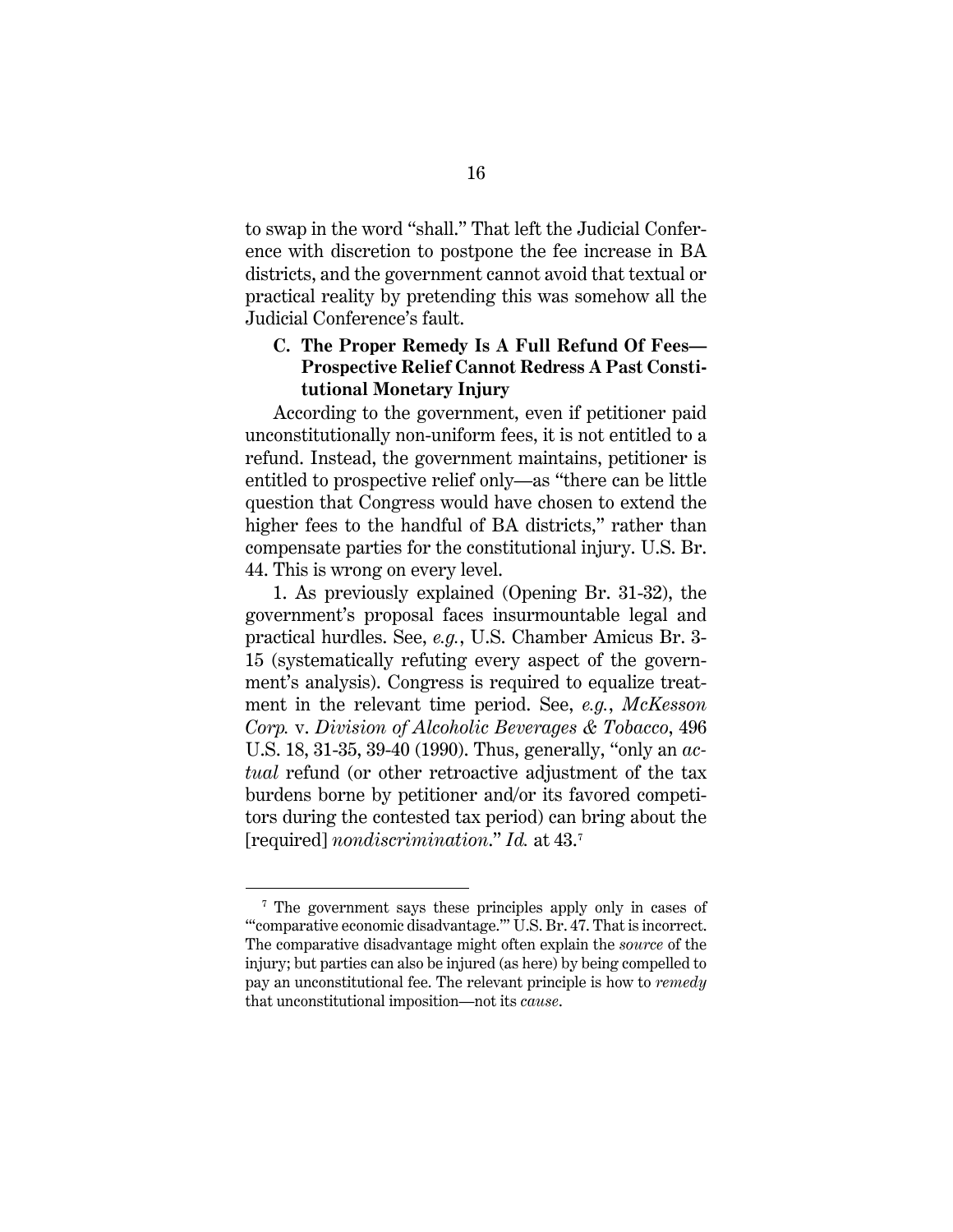Here, the only option for leveling down is imposing and collecting fees on all BA debtors who avoided the increase in the same period. There is no indication that Congress has the appetite (or constitutional authority) for that kind of extreme retroactive imposition. Many of the BA cases are now closed. Funds were distributed to creditors, professionals, and others that would have to be clawed back and recovered (assuming those funds were not spent or lost). And the government would inevitably face constitutional challenges for attempting to impose liability so long after the fact. Indeed, debtors in Trustee districts raised weighty retroactivity challenges for merely imposing the new fees in cases pending on the 2017 Act's effective date (see MF Global Amicus Br. 4-19); that constitutional harm is magnified for anyone asked to pay drastically increased fees in *past* periods.

In short, Congress has no viable means of post-hoc imposing higher fees—even if it wished to go down that path. The strong presumption is in favor of providing actual relief (see U.S. Chamber Amicus Br. 11), and that relief is warranted here.

2. In any event, the government is wrong that Congress would have opted for leveling down. Congress did not extend the increased fees retroactively when it revised Section  $1930(a)(7)$ , even though such a revision would have eliminated the non-uniform treatment. That means this is not merely a question of what Congress hypothetically might have done; we have an actual example of what Congress in fact did—and it chose a more modest solution. See Opening Br. 32.

The government responds that Congress instead "saw no need for retrospective equality." U.S. Br. 45. Perhaps Congress may often prefer not to afford any damages remedies at all. But that does not mean Congress has the option to leave unequal treatment in place—it has to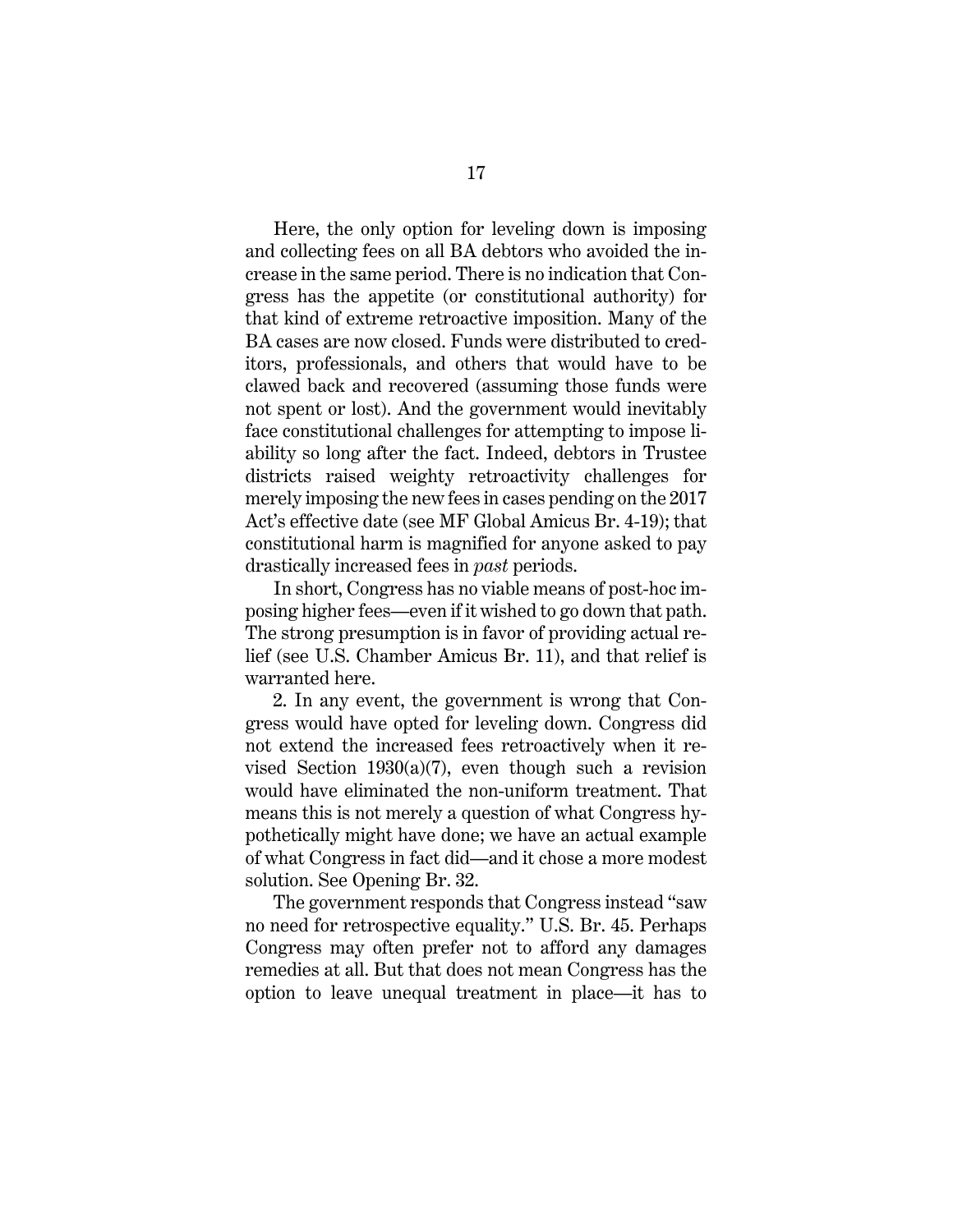choose between *permissible* means of eliminating the past discrimination. *McKesson*, 496 U.S. at 43. Its two obvious choices here are refunding the fees or pursuing the BA debtors.

3. The government finally argues that a backwardlooking remedy is not required because "petitioner was not precluded from challenging the increased fees before paying them." U.S. Br. 16. This is wrong again.

In *McKesson*, this Court held that a State may remedy an unconstitutional discriminatory state tax in one of three ways: (1) by providing a refund to the petitioner of the difference in taxes paid; (2) by collecting back taxes from the other relevant third parties; or (3) by providing for a combination of a partial refund and a partial retroactive assessment of taxes on others. 496 U.S. at 40-41. The Court explained that, so long as the result would equalize the taxes "during the contested tax period," the "the Due Process Clause's requirement of a fully adequate postdeprivation procedure" would be satisfied. *Id.* at 41.

The government cannot avoid these options by focusing on *pre-deprivation* hearings, which the Court discussed (but did not apply) in *Harper* and *McKesson*. *Harper* v. *Virginia Dep't of Tax'n*, 509 U.S. 86, 101-102 (1993); *McKesson*, 496 U.S. at 39 n.21. Due process requires a "" clear and certain' remedy" for payments "collected in violation of federal law." *Reich* v. *Collins*, 513 U.S. 106, 108 (1994); *Atchison, T. & S.F. Ry. Co.* v. *O'Connor*, 223 U.S. 280, 285 (1912) ("It is reasonable that a man who denies the legality of a tax should have a clear and certain remedy."). Here, no "clear and certain" pre-deprivation remedy existed for petitioner, much less one that would have reasonably been understood as the "exclusive" means for seeking relief. See *Reich*, 513 U.S. at 111. The government fails to point to any pre-deprivation procedure that was readily available to petitioner or is currently available to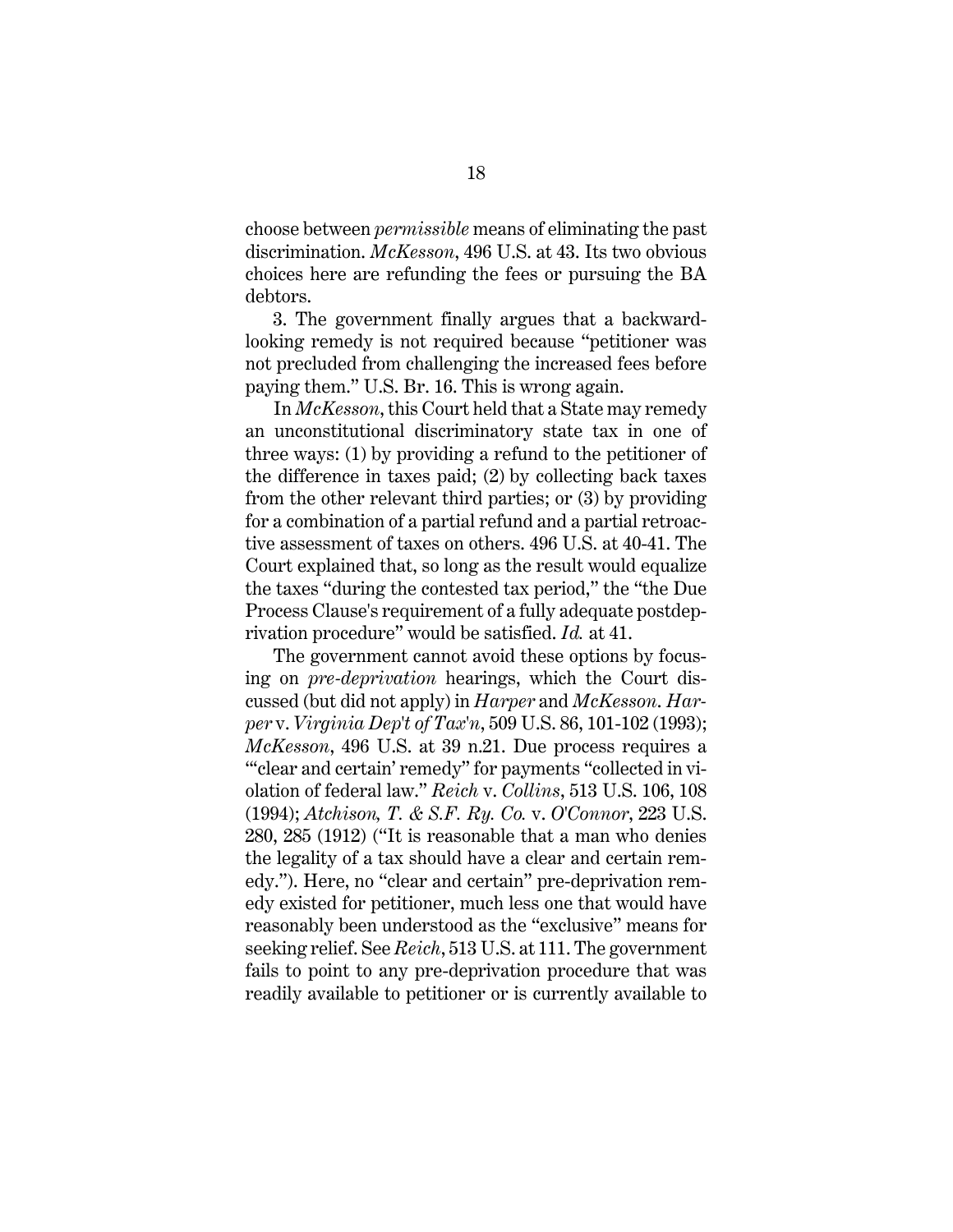other Chapter 11 debtors. Nor does any such safe procedure obviously exist.

On the contrary, if a debtor fails to pay required quarterly fees, the default rule is that the court "shall" convert the Chapter 11 case to a liquidation under Chapter 7 or dismiss the case altogether. 11 U.S.C.  $1112(b)(1)$ ,  $(b)(4)(K)$ (listing "failure to pay any fees or charges required under chapter 123 of title 28" as grounds supporting "for cause" conversion or dismissal). The threat of having a case dismissed cannot possibly provide the sort of "pre-deprivation hearing" that would satisfy due process or avoid the customary remedy of a refund in cases involving unlawfully collected payments. See, *e.g.*, *McKesson*, 496 U.S. at 39 n.21 (this Court has "long held that, when a tax is paid in order to avoid financial sanctions or a seizure of real or personal property, the tax is paid under 'duress' in the sense that the State has *not provided a fair and meaningful predeprivation procedure*") (emphasis added).

The natural remedy for the unconstitutional non-uniform fees is a refund. The government's efforts to leave the constitutional violation unremedied should be rejected.

#### <span id="page-22-0"></span>**II. THE 2017 ACT IS ALSO IMPERMISSIBLY NON-UNIFORM BECAUSE CONGRESS'S DUAL SYS-TEM ITSELF IS IMPERMISSIBLY NON-UNI-FORM**

As previously explained, this Court can resolve this question by striking down the dual system itself. Opening Br. 33. In response, the government argues the Court should not address this "broader question." U.S. Br. 16, 41-42. According to the government, this "claim" was "not raised or considered below" and is "outside the scope of the question presented." *Ibid.*

While the Court need not address this issue to resolve the case, the argument assuredly is properly before the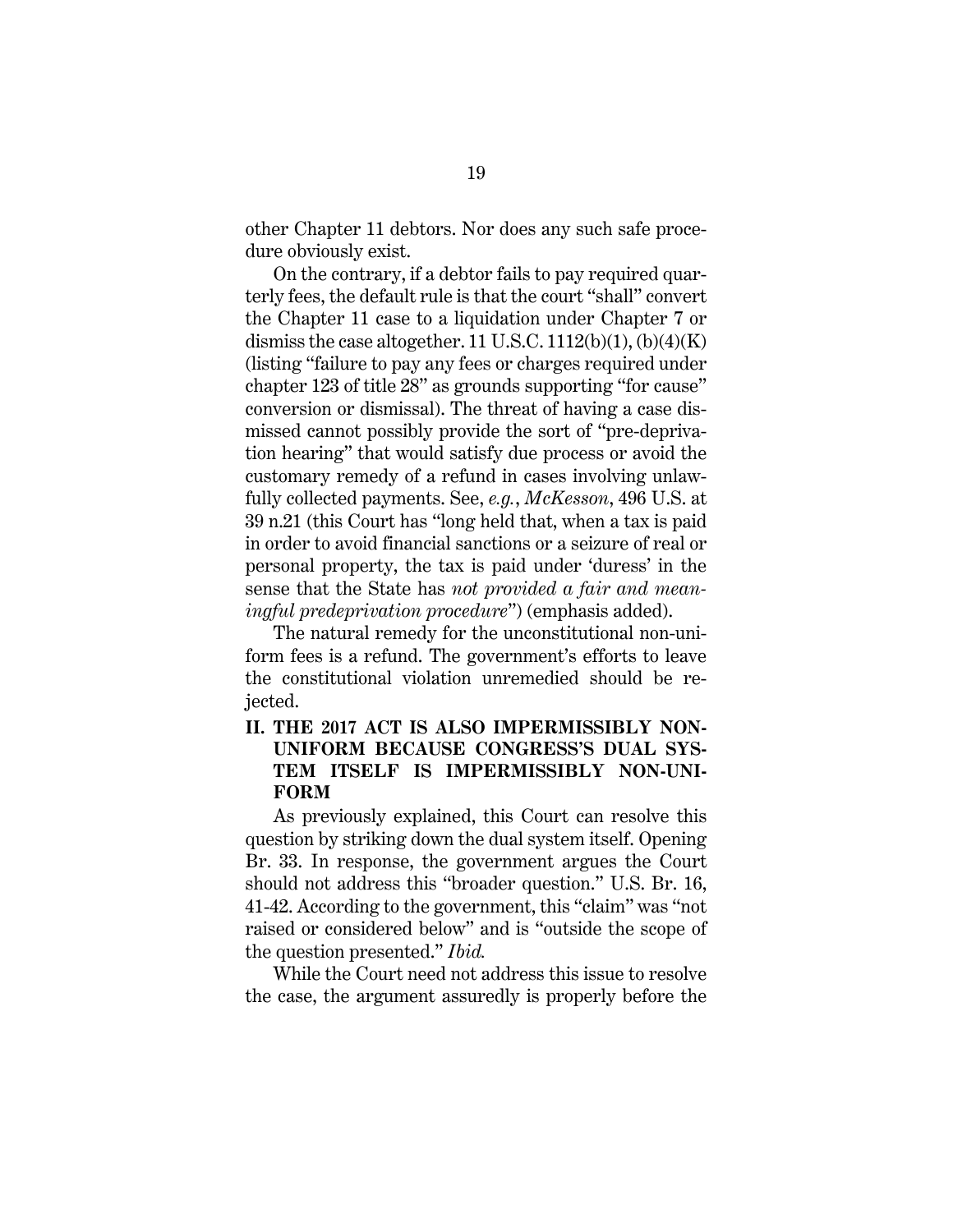Court. First, parties waive issues, not arguments (*e.g.*, *Kamen* v. *Kemper Fin. Servs., Inc.*, 500 U.S. 90, 99-100 (1991)), and this *issue* was preserved below: whether the 2017 Act imposed non-uniform fees—a question that could be resolved by declaring the underlying system invalid.

Second, this argument falls squarely within the question presented, which is predicated on the existence of the dual system. See, *e.g.*, *Lebron* v. *Nat'l R.R. Passenger Corp.*, 513 U.S. 374, 381 (1995). That antecedent question addresses the very foundation of the 2017 Act and petitioner's constitutional injury.

Finally, the question is also ripe for the Court's consideration. Virtually all of the same arguments that illustrate why the fees are non-uniform also illustrate why the system is non-uniform. The issue has been percolating for decades. Congress has artificially divided the country into two different systems, and Congress's decision to impose different fees on those disparate systems has again created an Article III injury. The ultimate claim here is that similarly situated debtors in different States cannot be charged different fees based on their geography. The dual system is identified in the 2017 Act (by singling out debtors in one system but not the other), and the elimination of the dual system would address petitioner's constitutional challenge.